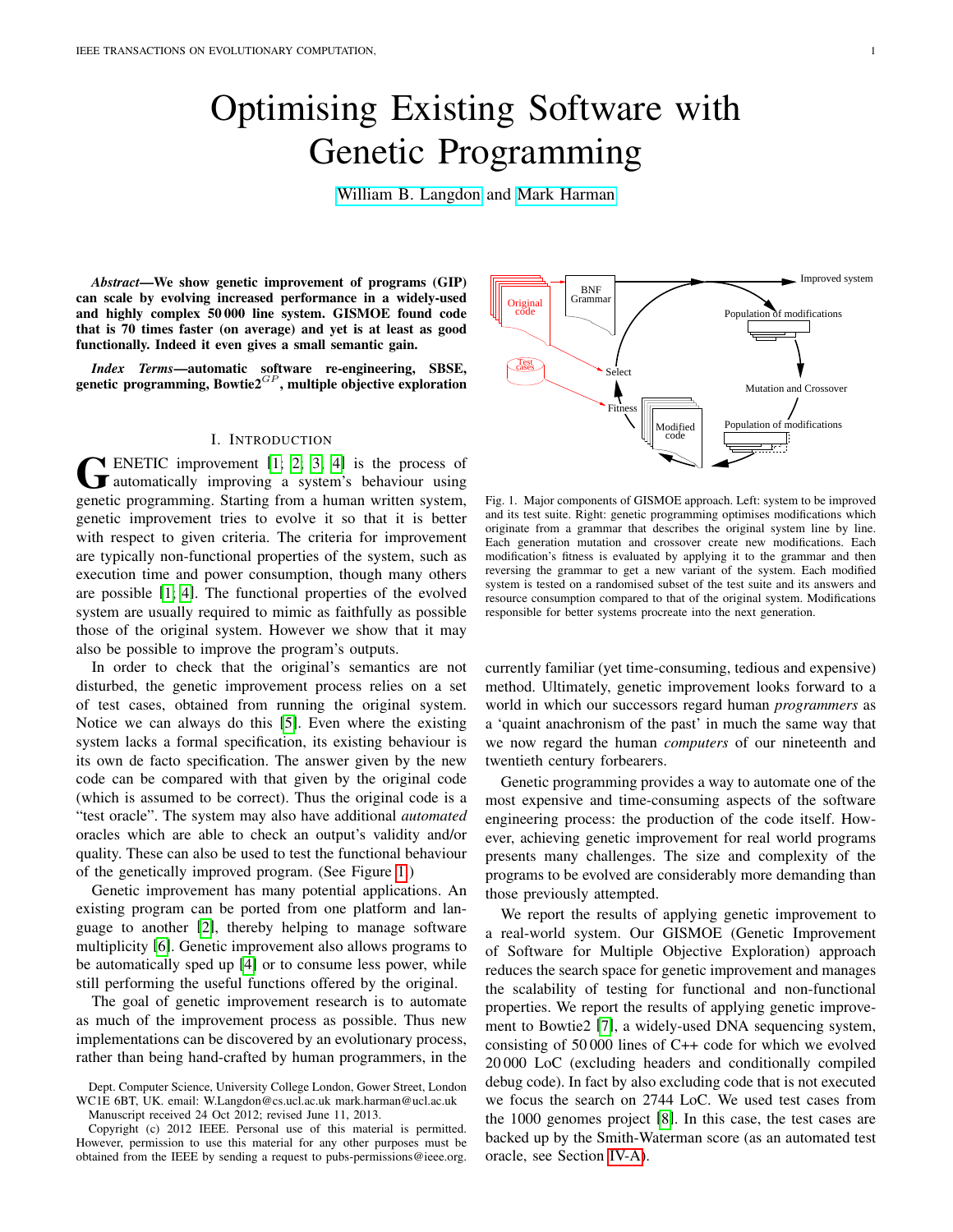₩



<span id="page-1-0"></span>Fig. 2. a) Initial approaches considered whole program equally (shaded). They update code (dark shading) which may be throughout the single source file. b) Bug fixing. Genetic programming is directed to parts of code needing fixing (shaded) and the bugfix (star) is small. c) GISMOE: Evolution is directed to used and heavily used code (light shaded, shaded, heavily shaded) several lines of code may be updated (stars).

Our primary finding is that genetic improvement can find new evolved versions of Bowtie2 that are, on average, 70 times faster than the original (and produce on average slightly improved answers) when applied to DNA sequences from the 1000 genomes project. This is an important finding because genetic improvement (as opposed to automatic bugfixing) has previously only been applied to laboratory programs (of up to about 100 lines of code). This previous work demonstrated proof of concept, but not the practical scalability required for realistic program improvements on real-world systems containing many thousands of lines of code. Bridging this divide entails catering for all of the complexity and scale of real world systems.

Genetic programming (GP) has been used to fix bugs in real world programs of a similar scale to Bowtie2. However, this is the first approach to genetic improvement that has been applied to a real-world system. Though both genetic improvement and bug fixing have used GP as an underlying technique, the two applications of GP are different and pose different technical challenges as a result.

The difference in previous approaches to GP for software engineering is illustrated in Figure [2.](#page-1-0) Figure [2](#page-1-0) consists of three lines. In each line, the icons denote the files that comprise a program or system. The first line depicts a program consisting of a single file containing a single procedure. The second and third lines depict entire systems (comprised of several files, each of which may have many procedures and functions).

Previous work on genetic improvement [\[2;](#page-16-1) [4\]](#page-16-3) is depicted in the first line. This applies genetic operators to the entire program to improve it with respect to non-functional properties while maintaining [\[2\]](#page-16-1) (or gracefully reducing [\[4\]](#page-16-3)) functional properties. Initial, foundational, proof-of-concept work on GP for bug fixing [\[5\]](#page-16-4) also applied genetic operators to small laboratory programs and so this initial work is also depicted in the first line of Figure [2.](#page-1-0)

Subsequent work on bug fixing [\[9\]](#page-16-8) extended this initial work to whole systems, using fault localisation techniques to identify the parts of the system that might required changing. This demonstration of scalability of bug fixing is depicted in line two of Figure [2;](#page-1-0) though the whole system is executed, the GP search is concentrated on only that small part to which the bug is localised. This localisation is depicted by the horizontal shaded lines. Only a specific location (depicted by the star) is actually modified by the genetic operators to fix the bug.

Here we extend genetic improvement [\[2;](#page-16-1) [4\]](#page-16-3) from proof-ofconcept to real-world applicability. In order to do this we apply GP to multiple points in a system (of multiple files), guided by a sensitivity analysis that identifies parts of the system that are most relevant to the non-functional property of interest. (In our case, the most frequently executed code.) This modus of operation is depicted in the last line of Figure [2;](#page-1-0) the whole system is executed and the GP search is directed to multiple parts of the system (shaded). Although multiple parts of the system, may be modified by GP to improve the performance of the overall system the final number of lines changed may be modest (stars).

The primary contribution is to demonstrate that genetic improvement, previously only applied to laboratory programs, can scale to real-world systems of tens of thousands of lines of code. We show that genetic improvement can produce dramatically faster versions of the program, for well-defined and useful subsets of the input domain and without loss of semantics. (Indeed, even with some modest improvement in semantics). In order to achieve this overall goal we introduce a number of techniques and approaches that may prove to be useful contributions for the future development of genetic improvement:

- 1) Semantic Improvement: We show that the presence of an automated test oracle opens up the possibility that genetic improvement might improve not only nonfunctional properties, but also a system's behaviour (e.g., its accuracy), rather than merely seeking to maintain faithful semantics.
- 2) Sensitivity Analysis: We introduce a pre-analysis phase that tests the sensitivity of the program to the nonfunctional property we seek to improve (in this case execution time). As expected, improvements are most often found in the identified resource hungry code. We show how our grammar-based GP approach suits this sensitivity analysis, because it can identify the parts of the system to be evolved and those that are to remain untouched. This reduces the search space that genetic improvement has to consider.
- 3) Output Bins: We introduce an approach that caters for disparity between test cases by binning test cases according to the amount of output they produce. This allows a more uniform sampling, rather than merely sampling over the happenstance of test data availability. Our Output–Bin approach is also used to assess the algorithmic complexity of the non-functional properties as they are empirically observed at each line of the program. (See also Section [III-A.](#page-2-0))
- 4) Operator Choice: We demonstrate that our simple genetic operators extending those used in automated bug fixing work can also apply to genetic improvement.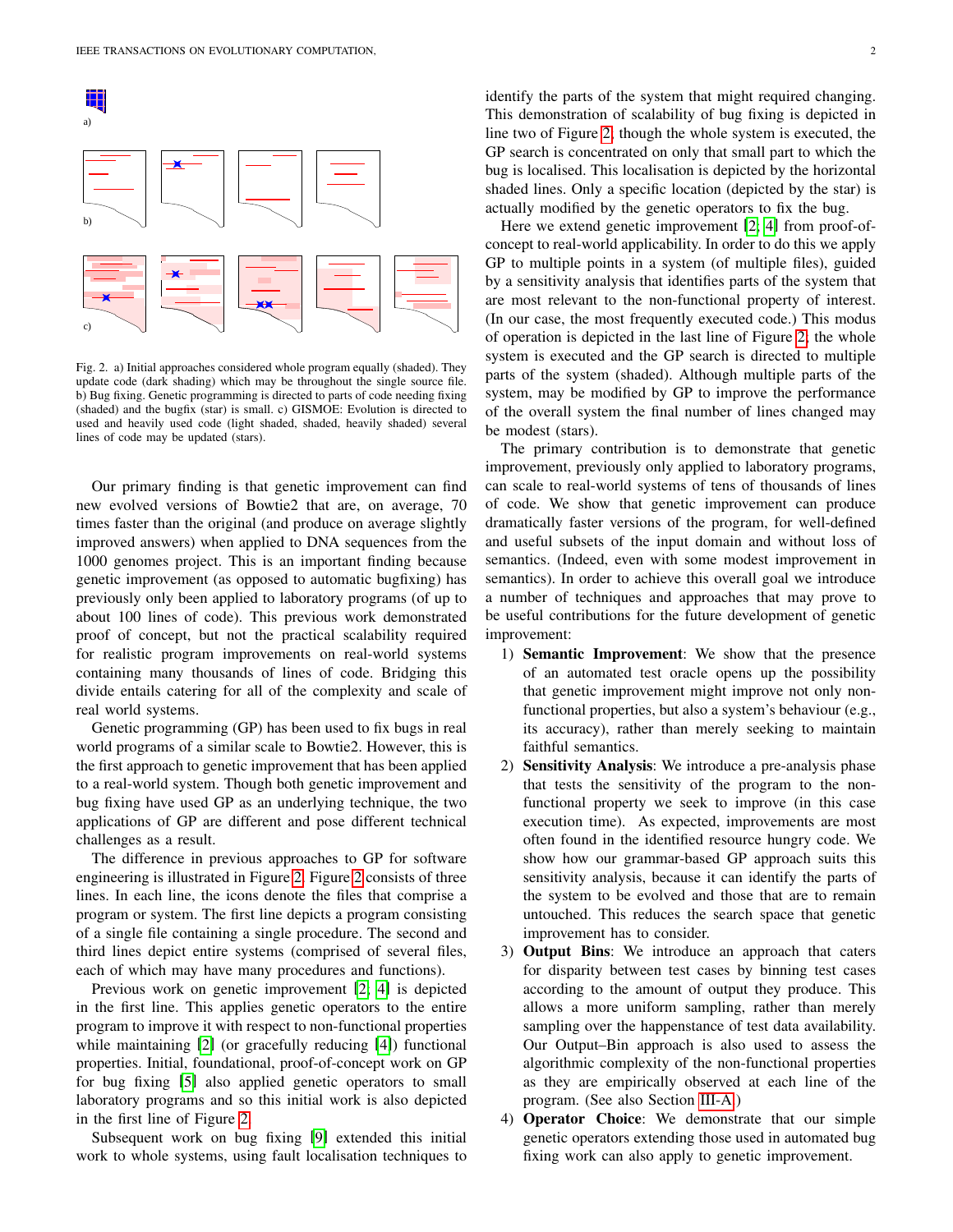- 5) Grammatical Representation: We introduce an adapted form of our grammar-based representation [\[10\]](#page-16-9) to help to guide the GP search.
- 6) Local Search: We show how a local search post processing phase can be used to address the potential (observed widely in many GP applications) for the solutions to become bloated. The local optimisation is sufficient to reduce the modification required to a surprisingly small (and thus manageable) set of cut–and–paste operations. (See Section [III-F.](#page-5-0))

Section [II](#page-2-1) presents an overview of the real-world system, Bowtie2, to which we apply genetic improvement, motivating our selection of this system. Section [III](#page-2-2) outlines the GISMOE approach we use for genetic improvement, which is applied to Bowtie2 in Section [IV](#page-7-1) using DNA data from the 1000 genomes project as test cases and the Smith-Waterman algorithm as an automated test oracle. The improvements we find using our approach are described (and investigated on held-out data sets) in Section [V.](#page-11-0) Section [VI](#page-14-0) describes related work and the relationship of our contributions to it. Section [VII](#page-15-0) considers where else our approach might be successfully applied, while Section [VIII](#page-16-10) concludes.

## <span id="page-2-1"></span>II. REAL WORLD SYSTEM GENETICALLY IMPROVED: BOWTIE2

The exponential growth in DNA sequence data and the everchanging analysis requirements for computer systems that operate on this data have lead to many systems being created for DNA matching and analysis. Naturally, since genetic improvement techniques are in their infancy, these systems have been entirely hand-coded. In October 2012, [Wikipedia](http://en.wikipedia.org/wiki/List_of_sequence_alignment_software) alone listed more than 140 Bioinformatics tools that perform some aspect of sequence analysis either on protein databases or DNA sequences. The production of so many tools requires a large amount of human effort, making this a natural target application domain to evaluate an automated genetic improvement approach.

One of the most popular tools for querying next genera-tion DNA sequences is the Bowtie system<sup>[1](#page-2-3)</sup>. Bowtie is very fast: however, its speed comes at the cost of some loss of functionality. Although derived from the Bowtie system, the Bowtie2 system [\[7\]](#page-16-6) was written from scratch. It consists of 50 000 lines of C++ spread over 50 main system modules and 67 header files (plus documentation, scripts and support modules). These were downloaded from sourceforge. Although the system comprises more than one hundred source files, the final modification (see Figure [15\)](#page-13-0) changes only three of them. The Bowtie2 development effort is an attempt to emulate the functionality of tools like BLAST which is missing from Bowtie, while retaining the speed of the original Bowtie system. However, though Bowtie2 is much faster than BLAST, it is, nevertheless, slower than Bowtie.

The 1000 genomes project [\[8\]](#page-16-7) uses Solexa and other scanners to generate vast numbers of DNA sequences, in order to map human genetic variation. These data are publicly available

and can be obtained via FTP  $2$ . For experimenting with genetic improvement applied to real world programs it is important to have a realistic pool of test data.

The properties of Bowtie2 and the test data make this an ideal target for the application and evaluation of our approach. More specifically:

- 1) The code is available, supporting full replication by subsequent authors.
- 2) There are realistic test cases available.
- 3) Test cases come from a non-trivial application (the analysis of human genetic variation, particularly with regard to disease factors and medical applications) that generate much interest. They are therefore more likely to involve real-world challenges than the artificially constructed code examples used so far.
- 4) Bowtie2 is much larger (being at least two orders of magnitude larger) than previously studied systems in work on genetic improvement.
- 5) Bowtie2 it is not merely larger, but also more complex than any previously studied systems for which results are reported for genetic improvement. Its scale crosses complexity boundaries not previously encountered. It includes many software engineering and programming features that any practical genetic improvement approach would need to address, yet which have been left unaddressed in previous work. Such features include modularisation (functions and procedures), distinctions between main and support code (libraries, test harnesses etc.), separation into files, use of complex data structures, file access, pre-processing and macro calls.

Previous work on genetic improvement has demonstrated the possibility of using genetic programming to improve a program's non-functional properties and this has been very important. However, it is insufficient on its own. The development of techniques that apply to programs like Bowtie2 provide evidence that genetic improvement can be applied to programs used in demanding, complex, real-world applications.

## III. THE GISMOE APPROACH

<span id="page-2-2"></span>This section outlines our GISMOE (Genetic Improvement of Software for Multiple Objective Exploration) framework [\[1\]](#page-16-0) and how its principle components are instantiated to achieve genetic improvement for the Bowtie2 System.

#### <span id="page-2-0"></span>*A. O–Bins: Output Bins for Test Cases*

We use Output Bins (O–Bins) to partition the available test cases. Our motivation for this is that testing practitioners intuitively have a concept of the difficulty of a test case. In many cases this is related to the amount of output that the test case causes the program to create. I.e., tests that cause the generation of a lot of output are, in some sense, *more difficult* than those that cause comparatively little output to be produced. However, testers might have other appropriate measures. These might be easily measurable (e.g., run time) or require the code to be instrumented (e.g., length or complexity

<span id="page-2-3"></span><sup>&</sup>lt;sup>1</sup>As of Oct 2012, according to Google Scholar, Bowtie had been cited 1706 times.

<span id="page-2-4"></span> ${}^{2}E.g.,$  ftp.1000genomes.ebi.ac.uk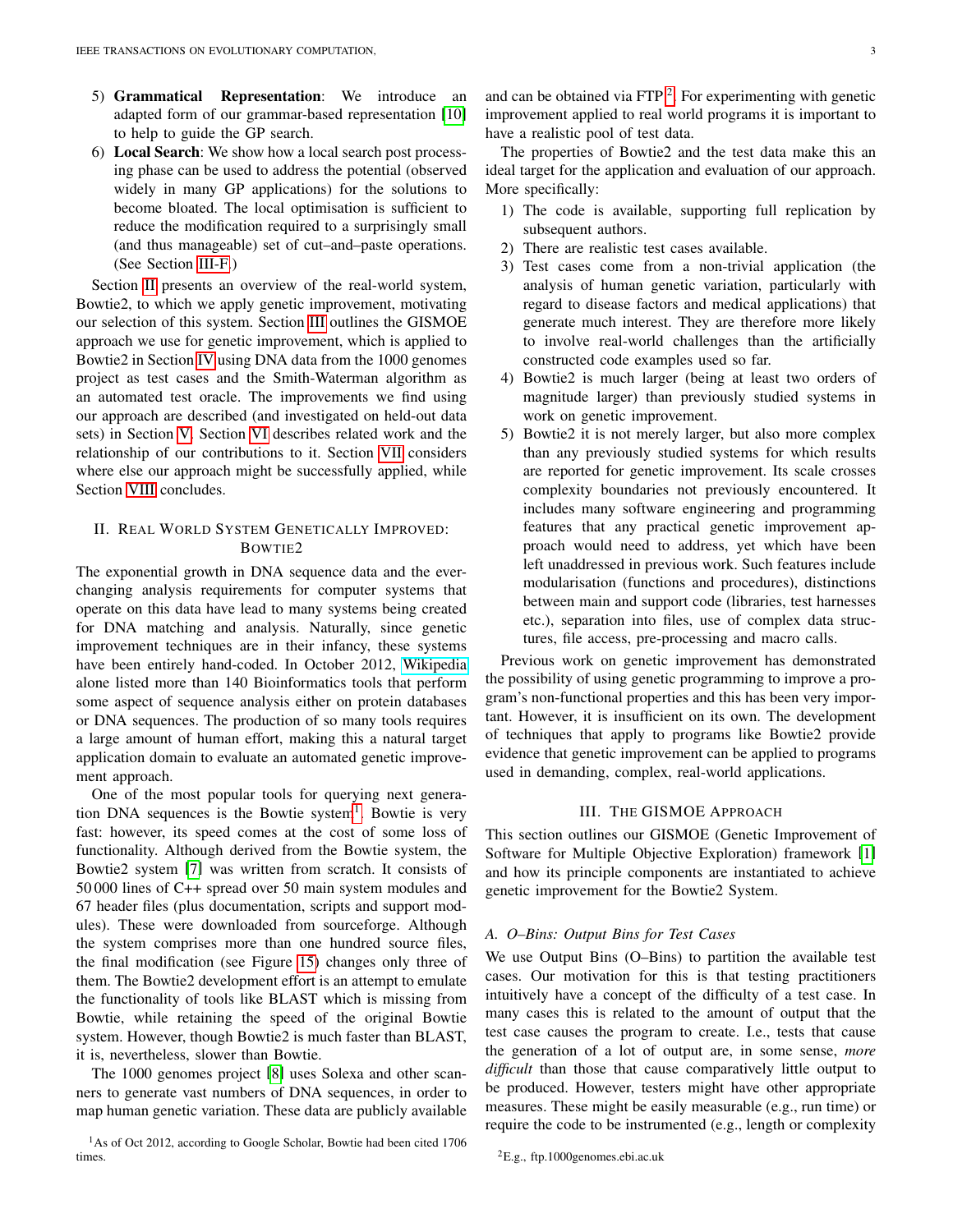of execution path, such as number of branches). Alternatively the tester may have their own subjective way of partitioning test cases to give a spread of difficulty.

O–Bins play a role in the assessment of both functional and non-functional properties of the code. For the functional properties, we use  $F$  different O–bins. Test cases  $(n \text{ per})$ bin) are sampled uniformly from these  $F$  O–bins (rather than uniformly over all available test cases). The binning process ensures that we sample demanding test cases for fitness evaluation as well as less demanding ones, even though we only sample  $n \times F$  test cases for fitness at each new generation. For the assessment of the non-functional properties, we also use O–bins to ensure that tests are sampled uniformly over their perceived difficulty (rather than merely over their availability). This use of O–bins is explained in more detail in Sections [III-C](#page-3-0) and [III-D.](#page-3-1)

## *B. Determining Functional Correctness*

The functional properties of a system are typically assessed by GP using a test-based approach. However, testing suffers from the oracle problem. That is, we need an automated oracle that will determine whether a given output observed is correct. Fortunately, one of the advantages of genetic improvement is that the original program can serve as an oracle. That is, it can be used as an automated system that provides a reasonable output for a given input. This has been the basis of previous approaches to both genetic improvement and bug fixing [\[1;](#page-16-0) [2;](#page-16-1) [9;](#page-16-8) [4\]](#page-16-3).

However, using the original program as an oracle has its drawbacks. The original program may be buggy, in which case the 'improved' program may merely faithfully replicate buggy behaviour. The original may also be either partially defined or non-deterministic, in which case it will not provide a reliable oracle for every possible input.

It is therefore always advisable to supplement the original program with an automated oracle (or partial oracle) if one is available. The use of partially automated oracles (other than the original program) also brings with it additional advantages: the genetically improved program may improve the *functional* properties of the system as well as its *non-functional* properties. Our approach to functional faithfulness is therefore to use the original program as one source of oracle information, but to additionally seek other partial oracles in order to check the output produced by the genetically improved system.

## <span id="page-3-0"></span>*C. Sensitivity Analysis for Non-Functional Properties*

In order to evolve systems to better meet non-functional requirements, we first apply a form of sensitivity analysis to determine the parts of the system that have the greatest effect on the non-functional property of interest. The parts of the system with greatest impact will have the highest priority during GISMOE's evolutionary phase.

Depending upon the requirements, there are a number of techniques that can be used to measure non-functional properties of software. Some of these can be fairly direct. On a server there is usually accounting information (e.g., number of page faults or number of pages of RAM in use), which can be harnessed as part of a fitness function. Similarly the operating system might keep track of bytes sent/received via a wireless port. In other cases, the accounting information may not be available or may be too inaccurate and so the experimenter may have to devise their own measures. It is not common to keep track of the power consumed by individual software components. However, White *et al.* [\[4\]](#page-16-3) demonstrated how simulators can do this, and that they can be incorporated into a GP fitness measure.

In this paper, the non-functional property of concern is the execution time of the system. As might be expected, typically, which lines are used and how many times they are executed varies a great deal. We use execution frequency as an indication of those lines of code that are likely to have the strongest influence on our non-functional property of interest. We weight lines of code both in proportion to how much they are used and also how this use scales with the difficulty of the problem.

We use a non-linear weighting in order to try to ensure that GP samples critical parts of the system to be improved more heavily. The determination of what makes parts of systems 'critical' depends both on the domain and upon the non-functional properties to be improved. Hence it must be defined for each kind of system to be improved. If such domain knowledge is unavailable or there is no meaningful characterisation of 'difficulty' of the non-functional properties, then this aspect of our weighting scheme can simply be ignored. However, where there is domain information, it makes sense to ensure that it plays a role in the determination of weights.

We are interested in assessing the way in which the nonfunctional values observed vary with test case difficulty. The test cases are therefore partitioned into  $N$  O–bins. Conceptually, we plot the variation of the non-functional property (on the vertical axis) against the test case bin-number (ordered by output size on the horizontal axis). Using this plot we determine the 'algorithmic complexity' of the non-functional property for each line of code.

We assess the algorithmic complexity of this conceptual plot allocating a score of 10 for any complexity up to linear, 100 for quadratic and 1000 for cubic and higher complexity. We combine this algorithmic complexity measurement with a scalar measurement that is simply a measure of the number of times that the line is executed on average by a set of test cases, sampled uniformly from the O–Bins. The overall measurement of the sensitivity of a line of code is the maximum of the scalar and algorithmic complexity measurement obtained for the line. To prevent search concentrating overmuch, during a GP run each line of code that is mutated has its weight reset to 1. Thus encouraging GP to move on to also consider other lines.

## <span id="page-3-1"></span>*D. Testing for Fitness According to both Functional and Non-Functional Properties*

*1) Compilation:* To reduce compilation time, an instrumented version of the system is compiled without optimisation, with the gcc -Wfatal-errors option and using precompiled header files. Initially compilation time will be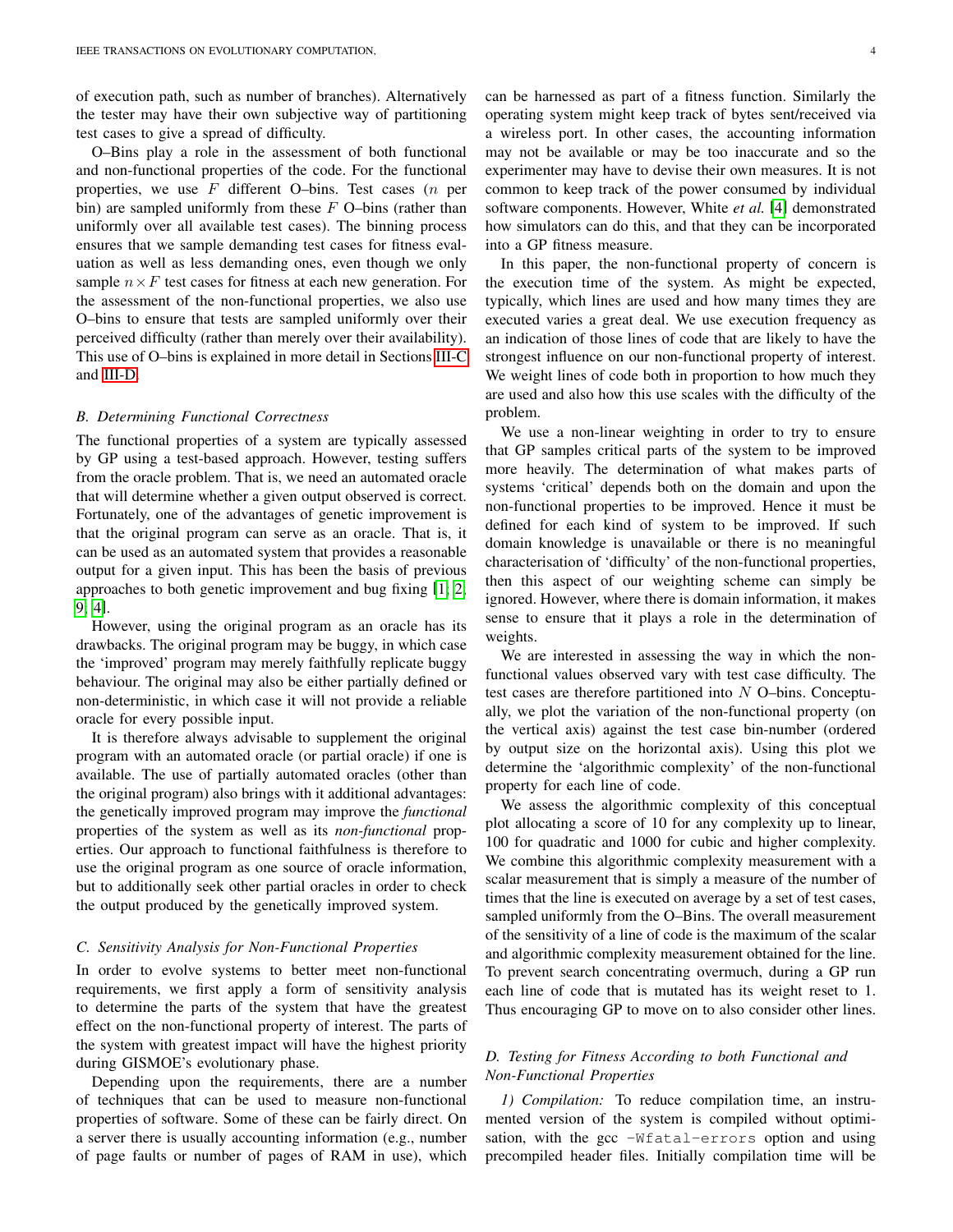light because there will be few changes, but this will increase as more files are touched and re-compilations requires a larger 'build'. For example, in our experiments with Bowtie2, compilation time was observed to grow by an order of magnitude during the genetic improvement process (from below a second at the start, up to about 10s by the end).

*2) Randomised Test Suite Sub-sampling:* We give each evolved version several tests. To make them independent and so prevent an error on an earlier test affecting later tests, each evolved version is run on each test case separately. (See also Table [II](#page-10-0) on page [11.](#page-10-0))

There are many test cases available for most programs we might wish to genetically improve. We therefore adapt our sampling approach [\[11;](#page-16-11) [2\]](#page-16-1). That is, at each generation, we select a single test case from each of  $F$  O–bins to form a test suite for that generation. At each generation the set of test cases to be used is re-selected to ensure diversity of testing. (To avoid retesting, we do not use elitism.)

## *E. Handling Infinite Loops*

Since we allow for and while loops to be changed by the genetic improvement process, it is quite possible that the modified code could enter an indefinite loop. We do not want non-termination of a genetically improved variant to lead to non-termination of our whole genetic improvement system. Several approaches have been suggested to handle this problem. For example, Maxwell [\[12\]](#page-16-12) suggests a way to allow fitness comparison as programs run, while Teller [\[13\]](#page-16-13) suggests using an "anytime" algorithm whereby answers, and hence fitness, can be extracted from an executing program, rather than waiting for it to terminate.

We use the operating system to time out and abort any evolved version that takes more than a pre-defined cut-off execution schedule. As the Bowtie2 documentation says "Bowtie2 is not particularly designed with –all mode in mind, and when aligning reads to long, repetitive genomes this mode can be very, very slow" , hence some test cases (especially those with more than 100 matches, cf. Section [IV-B\)](#page-8-0) need longer time outs than others. Pragmatically we impose a CPU limit of twenty seconds on the first four test cases and one minute on the last test case.

## <span id="page-4-1"></span>*F. Representation of the System to be Evolved*

The existing program is used as the template for its own upgrade. The template (actually a special "one-sentence" BNF grammar) is created automatically from the program's source code. Whilst evolution has great freedom to change the code, it is constrained by the template. For example the template ensures classes, types, functions and data structures are retained. Similarly evolution cannot change the program's block structure. So for example, in C++, opening and closing  $\{$  and  $\}$ brackets have to remain in the same place but lines between them can be changed. Thus, for example, each function's name and arguments cannot be changed but their contents can be re-written and indeed so too can the code that calls them. Similarly variables retain their names and types but evolution can use them, change their use or indeed ignore them totally.

<span id="page-4-0"></span>Distance C++ line moved Fig. 3. Fraction of Bowtie2 variants which compile by distance replacement C $++$  line is moved. 82% of cases where code is moved  $\leq 100$  lines compile. When lines are only moved within the same source file (dashed line) on average three times as many variants compile since there are fewer out of

scope errors. Data binned in units of 100 lines.

We use a specialised BNF grammar to ensure that the evolved code has no parse errors. However, GP can generate code with other language errors (e.g., referring to a nonexistent variable). These are trapped by the compiler, causing the modified code to fail at the compilation stage. Our experience is that almost all such compilation errors involve variables being out of scope. Earlier experimentation confirmed this to be the case.

Such scoping issues might be tackled by a detailed type analysis. However, increasing the fraction of shorter distance moves by restricting moves to be within the same source file has proved to be a simple and effective way of increasing the fraction of evolved versions which compile. See Figure [3](#page-4-0) and Section [III-I.](#page-6-0)

Although we have not found them to be needed here, there are a number of "sand boxing" [\[10\]](#page-16-9) and "virtualisation" techniques to ensure C programs do not cause damage.

BNF rules that correspond to single lines of source code are modified so that they now invoke another rule with the same name but with a leading underscore inserted. (For example, for the Bowtie2 program, the original rule  $\textless$  bowtie\_main\_46> in Figure [4](#page-5-1) was modified so that it invokes new rule <\_bowtie\_main\_46>.) GP can replace this (the underscore rule) with another rule also starting with an underscore and the resulting program will be syntactically valid.

For example <\_bowtie\_main\_46> ("in.open( file);") could be copied to replace <\_bowtie\_main\_51> ("args.push\_back(string(  $argv[0])$ ; "). This gives two calls to open file but now args.push\_back is never called. The second call of in.open finds that stream in is already open and does nothing. The resultant code is syntactically valid and, in this case, compiles. In some test cases (e.g., where the first command line argument is not  $" -A", cf.$  line 43, Figure [4\)](#page-5-1) the variant runs despite the missing call to args.push\_back and generates identical output to the released code. Such test

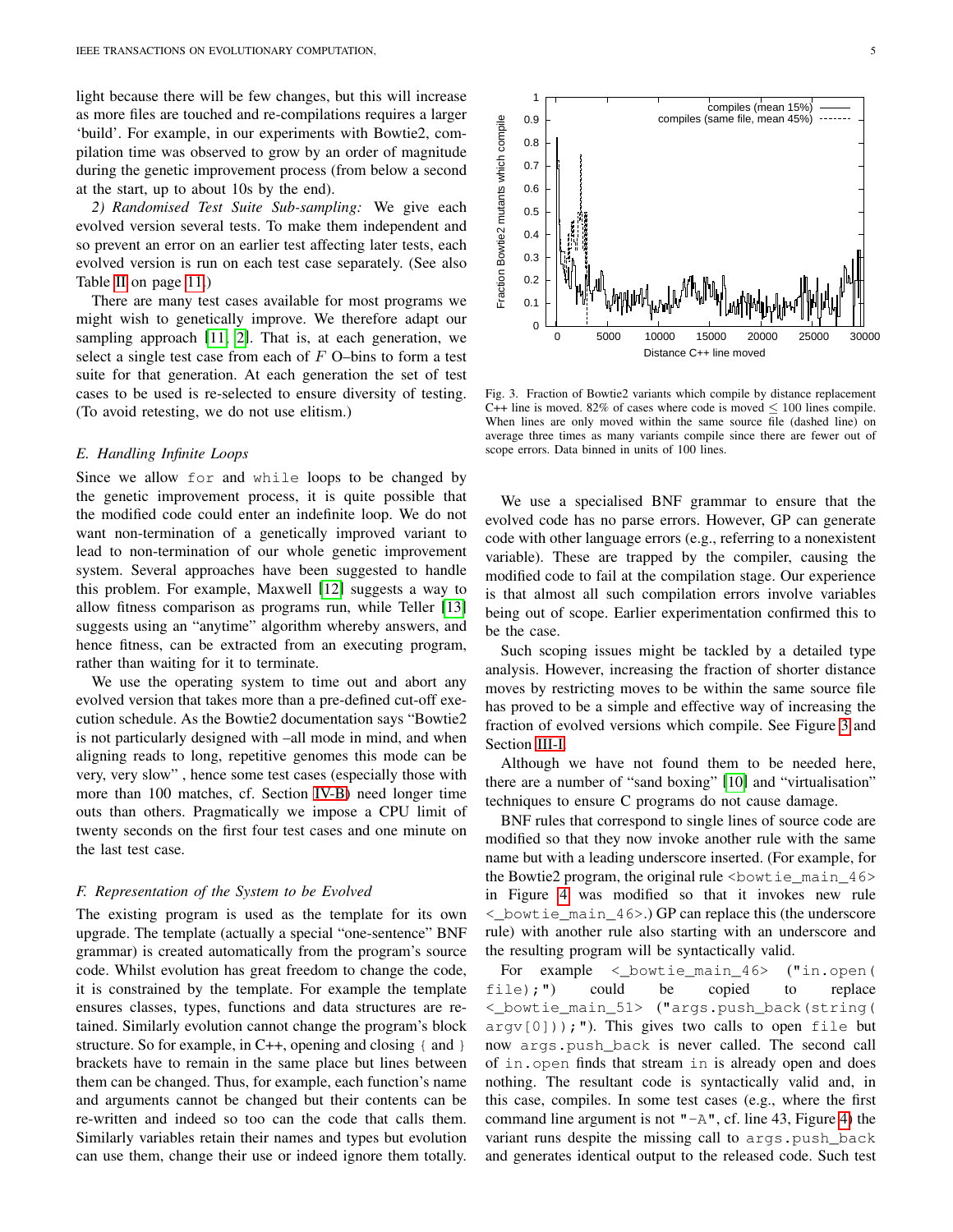IEEE TRANSACTIONS ON EVOLUTIONARY COMPUTATION, 6

```
\forall <br/>bowtie_main_42> ::= "int main(int argc, const char **argv) {\n"
\forall <br/>bowtie_main_43> ::= "{Loq_count64++;/*29823*/} if" <IF_bowtie_main_43> " {\n"
#"if
\langleIF_bowtie_main_43> ::= "(argc > 2 && strcmp(argv[1], \"-A\") == 0)"
\text{&}\text{double\_main\_44>} ::= "const char \text{while} = \text{argv[2]}; \text{in"}<br>
\text{&}\text{double\_main\_45>} ::= "ifstream in; \n"
                         ::= "ifstream in; \n"
<bowtie_main_46> ::= "" <_bowtie_main_46> "{Log_count64++;/*29826*/}\n"
#other
< bowtie main 46> ::= "in.open(file);"
\forallbowtie main 47> ::= "char buf[4096];\n"
<bowtie main 48> ::= "int lastret = -1; \n"
<bowtie_main_49> ::= "while" <WHILE_bowtie_main_49> " {\n"
#WHILE
<WHILE_bowtie_main_49> ::= "(in.getline(buf, 4095))"
<bowtie_main_50> ::= "EList<string> args;\n"
<bowtie_main_51> ::= "" <_bowtie_main_51> "{Log_count64++;/*29831*/}\n"
#other
\leq bowtie_main_51> ::= "args.push_back(string(argv[0]));"
\forall <br/>bowtie_main_52> ::= "" <_bowtie_main_52> "{Log_count64++;/*29832*/}\n"
#other
\leqbowtie_main_52> ::= "tokenize(buf, \" \t\", args);"
```
<span id="page-5-1"></span>Fig. 4. Fragment of BNF grammar used by GP. Most rules are fixed but <IF\_, <\_, WHILE\_ etc. can be manipulated using rules of the same type to produce variants of Bowtie2. Log\_count 64++ etc. are automatically added to instrument Bowtie2. Lines beginning with # are comments.

cases do not reach the site of the modified code and so it cannot propagate its effects and so, in such cases, the variant is equivalent to the original code.

The conditional parts of if, else and while as well as the initial, test and increment parts of  $for (;;)$  loops are extracted into new rules. (With rule names beginning  $\leq$  IF\_, <ELSE\_, <WHILE\_, <for1\_, <for2\_ and <for3\_, see examples in Figure [4.](#page-5-1)) GP is free to exchange these with other rules of the same type, to generate a syntactically valid program.

We limit GP to evolving code in the main modules. That is evolution cannot modify the include files. As in our previous work  $[10]$ , we used the gcc compiler's  $-E$  option to strip comments, to ensure compile time configuration (using the release configuration) and to perform macro expansion on the source code.

Human written code is highly repetitive; whole source lines of code occur more than once. For example, Gabel and Su recently found [\[14\]](#page-16-14) that almost all small code fragments have been written before, somewhere by someone. (I.e., not necessarily in the same application.) Previous studies, e.g., [\[15\]](#page-16-15), have reported Zipf's law in programmers' use of language tokens, e.g., () and if in Java, which are enforced by the compiler.

Excluding white space, Figure [5](#page-5-0) plots the number of times lines of C++ code in Bowtie2 that are exactly repeated. It is no surprise to discover lines composed of a single } or a single ; occur many times. (Actually 2310 and 1255 times.) But many more interesting lines are also repeated. E.g., the eighth most commonly repeated line is a non-trivial line of 56 characters including, branches, variables and constants. This is longer than most of the 5 848 (29%) lines that are unique. (Their median length is 28 characters).



<span id="page-5-0"></span>Fig. 5. Distribution of repeated Bowtie2 C++ code, after macro expansion, follows approximately Zipf's law, which predicts a straight line with slope of -1.

Whilst Gabel and Su investigated code repetition across an entire suite of programs and systems, we present in Figure [5,](#page-5-0) results for code repetition within one single C++ system, Bowtie2. We suspect that the results we observed and those reported for much larger corpuses [\[14\]](#page-16-14) reflect a wider trend.

It is also well known that crossover can produce large amounts of repeats, both in natural DNA and in linear and tree genetic programming.

Genetic improvement should take these observations about code repetition into account. Therefore, instead of allowing GP complete freedom to invent any syntactically valid code, we insist it reuse code that has already been written by the creator of the program to be genetically improved. Evolution thus proceeds by "cut and paste". "Cutting" i.e., removing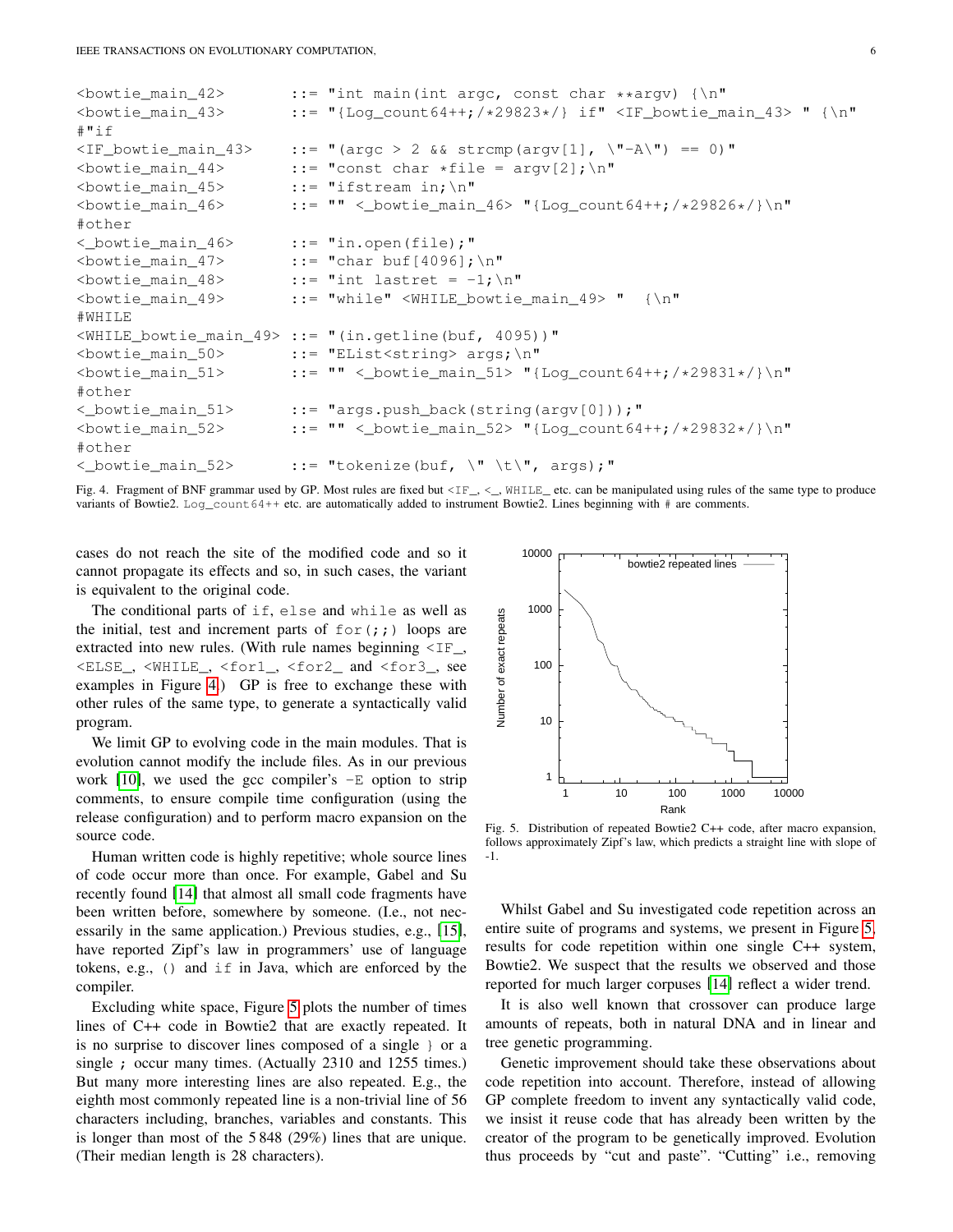lines of code, and "pasting" means to make a copy of a line of code in another place.

We were surprised that such a simple approach to modification could yield dramatic genetic improvements (but see also [\[9\]](#page-16-8)). We believe that this is a potentially important finding of our work.

Our approach is similar to the 'plastic surgery' approach of Weimer *et al.* [\[9\]](#page-16-8) in which code is 'scavenged' from other parts of the program under evolution. However, whilst Weimer *et al.* consider code at the statement level, we will deal with lines of C++ code. The creation of a grammar describing the existing source code (Figure [4](#page-5-1) contains an example grammar) identifies seven different types of source code fragment (Section [III-F](#page-5-1) above). As long as we only cut– and–paste source code fragments of the same type, the new code will be syntactically correct at this lexical level. (There are some examples in the next section.)

## <span id="page-6-2"></span>*G. Representation of a Genetically Improved Variant*

In earlier work on genetic improvement [\[2;](#page-16-1) [4\]](#page-16-3), the entire program was evolved. This was feasible because there was only a small program [\[4\]](#page-16-3) or part of a program [\[2\]](#page-16-1) to be evolved. However, in order for genetic improvement to scale it must cater for programs of several orders of magnitude larger than have previously been considered. We therefore adapt an approach recently used to scale up bug fixing [\[9\]](#page-16-8). We represent a GP individual as an ordered list of *changes* [\[16\]](#page-16-16) that are to be made to the BNF grammar. To delete a line of code, the GP individual gives the name of the line's BNF rule. To replace a line, the name of the corresponding BNF rule is given together with the name of the line of code which is to replace it. An insert operation is essentially the same, except we add + to the text, so we know to add a copy of the line of code and not to remove the original line of code.

Here are some examples of the application of this approach to the Bowtie2 system:

<for3\_sa\_rescomb\_111><for3\_sa\_rescomb\_69>

This GP individual causes the increment part of the for loop on line 111 of source file sa\_rescomb.cpp to be replaced by the increment part from the for loop on line 69.

<\_aligner\_swsse\_ee\_u8\_804>

This individual causes line 804 of aligner\_swsse\_ee\_u8.cpp to be deleted.

<\_aligner\_result\_47>+<\_aligner\_result\_114>

This individual inserts a copy of line 114 in front of line 47 in file aligner\_result.cpp.

The first generation is the initial random population. In it all GP individuals contain exactly one change. In the second generation we start to see individuals that make two or more changes. These individuals are simply one line of text with a space between each of their constituent mutations. Mutations are applied in order. However, we can readily spot mutations which replace the same line of code. In this case only the last one need be applied. In fact we use genetic "repair", so

where conflict arises an individual's genome only contains the relevant, i.e., the last, mutation. Notice we can easily keep track of which source files have been changed and use a unix "make" file to ensure only the modified files are recompiled.

All this manipulation is done in plain text, unlike other work, based on CIL, which operates on abstract syntax trees (AST) [\[9\]](#page-16-8). Our grammatical representation of the program to be improved makes this practical, even though it operates at a lexical level. Even for the largest set of genetic changes and even prior to the final local search bloat-removal phase, the time required to make the changes is typically less than that required to compile the resulting modified system.

#### <span id="page-6-3"></span>*H. Selection*

Up to half the current population can be selected. Those below the cut point, as well as variants which failed to compile or which never exceeded the released code in any way are not transmitted to be parents of the next generation. As will be mentioned in Section [III-J,](#page-6-1) if fewer than half the population are selected, two new children per missing member are created from scratch. That is they are effectively reinitialised. The new individuals are created in the same way as the initial population was created in generation zero.

## <span id="page-6-0"></span>*I. Mutation*

An individual is mutated by appending a new grammar modification to the list that denotes an individual (see Section [III-G\)](#page-6-2). The additional line to mutate is chosen from all lines executed at least once by the test cases selected from the O–Bins for sensitivity analysis. The line to be mutated is chosen with a probability that is defined by its sensitivity analysis weight.

One of the three types of mutation (deletion, replacement and insertion) is chosen (with equal probability). Note that these are the only permitted changes, in particular totally new code cannot be introduced. However, it makes no sense to delete one of the trivial lines (i.e., lines just containing a single disabled assert or  $\gamma$ ). Trivial lines can, with equal probability, be used either as the point to insert new code or be replaced with a non-trivial source line. The new code is chosen uniformly at random from non-trivial lines of the same type (captured by our grammatical representation approach) in the same source file that were executed at least once. (The types were described in Section [III-F](#page-5-1) above.)

We avoid the generation of 'no operation' and duplicate code. That is, a child is rejected if either it makes no change (i.e., replacing self with self) or where the corresponding sequence of changes already exists. (Both can be spotted efficiently since changes are essentially cut-and-paste operations). If a child is rejected in this way, then the parent is mutated again until a non-duplicate is created.

## <span id="page-6-1"></span>*J. Crossover*

We anticipate that many changes are somewhat independent; a genetically improved program can be found by combining multiple changes. This is the role of crossover. In our case crossover simply concatenates two individuals. The first parent is selected from the current population according to its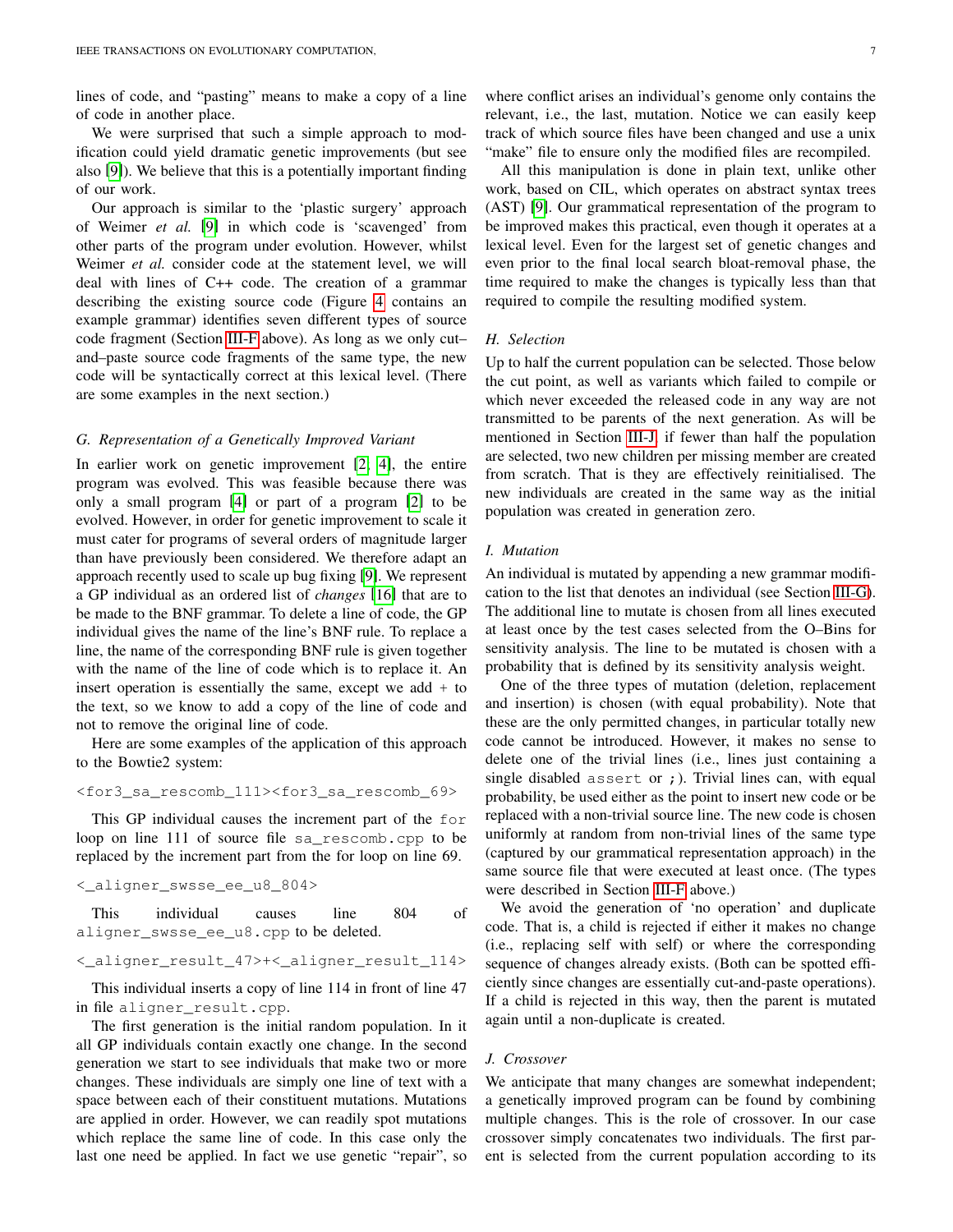

<span id="page-7-2"></span>Fig. 6. Increase in mean number of mutations as evolution improves Bowtie2. Note many members of population (10) reinitialised near generations 65 and 167, causing long mutation lists to be replaced by new (much shorter) individuals.

fitness. The second is drawn uniformly from the members of the current population which compiled (i.e., have a fitness value). Naturally, such a crossover leads to rapid growth in chromosome length (bloat [\[17\]](#page-16-17)). See Figure [6](#page-7-2) for an example of the increase in genotype length which we observed in our experiments with Bowtie2.

As with mutation (previous section) each child's genotype is reduced to canonical form and a crossover will be rejected if it is already present in either the new or the previous generation. If, after a small number of retries, crossover cannot find a unique individual, the new child is created by mutating a fit member of the population.

Normally half the new population is created by mutating the fittest parents and half by crossing over the fittest parents with other fit members of the population. (To ease reproduction all the key parameters of our evolutionary system are given in Table [I.](#page-8-1)) However, if the number of fit parents in the current population falls below half, mutation and crossover will not create sufficient new children to fill the new population. In this case, to restore diversity to the population, the missing children are created at random (in the same way as the initial random population).

## <span id="page-7-3"></span>*K. Post Processing Solution Cleanup*

It is common for solution programs evolved using genetic programming to be 'bloated' [\[17\]](#page-16-17). That is, some parts of the evolved changes make little or no difference. From the point of view of software engineering, maintenance, ease of integration of genetic changes into human written code, etc., it is easier to work with a minimal number of changes. It is possible for genetic programming to minimise evolved code, but previously we had used larger populations. Therefore we decided to use a simple hill climbing strategy to minimise the size of the ordered list of changes after the end of the GP run.

Starting from the beginning of the best individual in the last generation, each of the changes are disabled one at a time. If removing the change makes the evolved version worse, then the evolved change is kept. Otherwise it is removed. The hill climber then goes on to test the effect of removing the next evolved change and so on, until the whole evolved version has been so-processed.

## <span id="page-7-1"></span>IV. APPLYING THE GISMOE GENETIC IMPROVEMENT APPROACH TO BOWTIE2

In this section we explain how the GISMOE genetic improvement approach we introduced in the previous section is applied to the Bowtie2 program.

## <span id="page-7-0"></span>*A. Determining Functional Correctness for Bowtie2*

For the automated oracle we use the Smith-Waterman algorithm to compare the answer given by Bowtie2 with the human genome. Unlike Bowtie2 itself (and related tools), Smith-Waterman performs a complete comparison, rather than using heuristics. However, Smith-Waterman can only allow us to check the reported sequence matches for correctness, it does not allow us to check for missing answers. Smith-Waterman thus provides a partial oracle, that can evaluate the answers given.

In order to use the Smith-Waterman score, we need to allow for partial matches (indels). To do this, the reference string against which matches are checked is extended by nine characters at either end. The genetically improved system's Smith-Waterman score for a test case is the mean of the Smith-Waterman scores over all matches it suggests for that test case. However, if the output from the modified system is a match that fails to lie exactly where Smith-Waterman locates the optimum match, then the match's score is reduced by 1.0 for each DNA string position by which its output disagrees (subject to the match's score not going below zero).

Bowtie2 reports many accountancy details about the matches it finds between the test Solexa DNA sequence and the human genome. We give credit only for the matches themselves. Potentially evolution can make minor saving by mutating Bowtie2 so that it no longer generates this unwanted output.

*1) Training Data – Human Genome, Bowtie2 and the 1000 Genomes Project:* The complete official release of the reference human genome (release 37 patch 5) was downloaded from the National Center for Biotechnology Information (NCBI). The NCBI also maintains BLAST. The 64 bit Linux version of Blast was downloaded from its FTP site (version 2.2.25+) and this version was used in the experimental comparisons reported below. The C implementation of the [Smith-Waterman](https://wiki.uni-koeln.de/biologicalphysics/index.php/Implementation_of_the_Smith-Waterman_local_alignment_algorithm) local alignment algorithm was down loaded from Cologne University Biological Physics department. The Smith-Waterman algorithm does a complete search to find the optimum match between two strings.

The C++ sources for the 64 bit Linux version of Bowtie2 (version 2.0.0-beta2) were down loaded from sourceforge (50 745 lines). This version of Bowtie2 was used to create an ASM format database holding the reference human genome from the NCBI DNA sequences. We have evolved all new versions of Bowtie2 by fitness testing against the complete human genome (3.9 GBytes). Fitness testing might be sped up by using only part of the database or indeed a smaller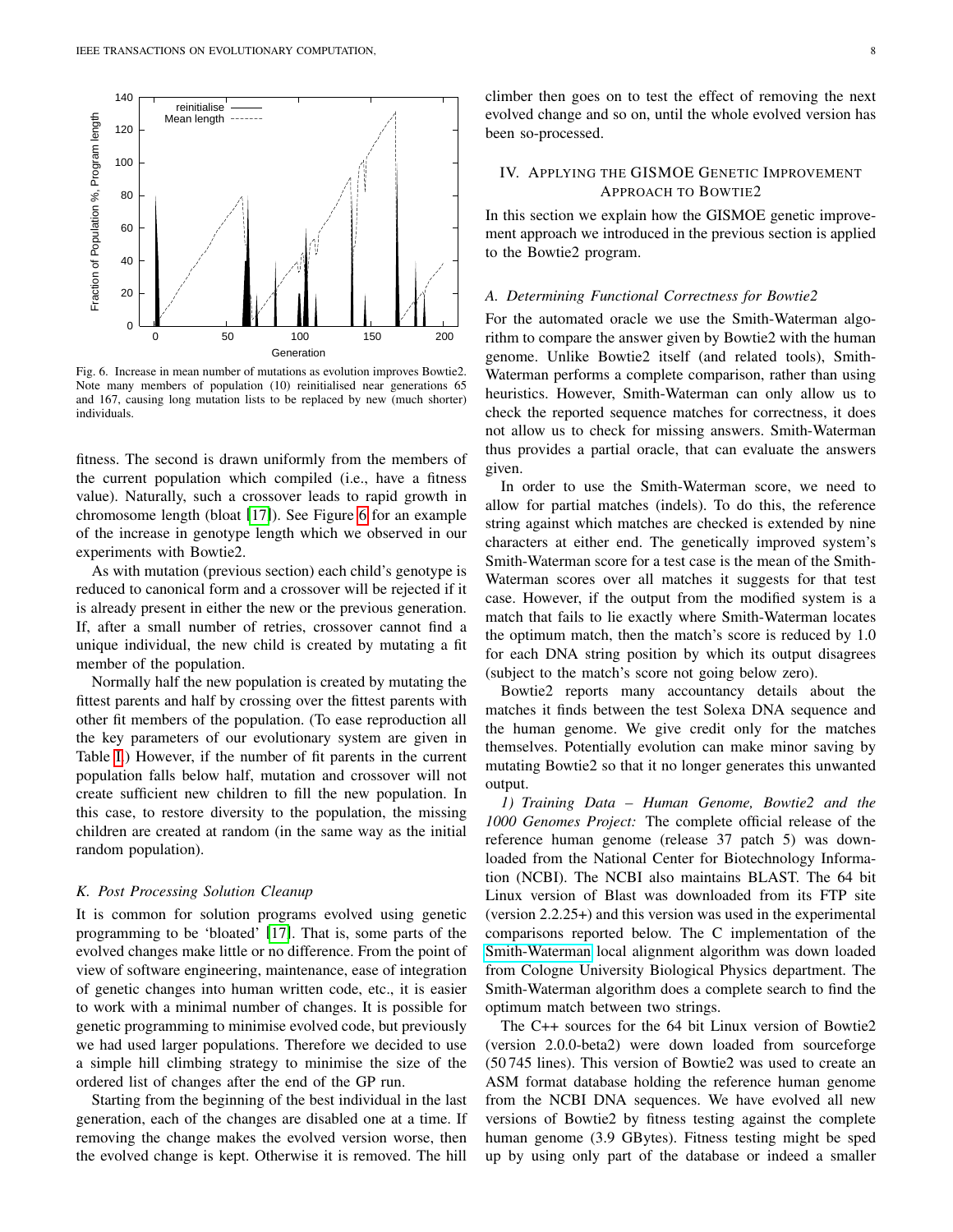<span id="page-8-1"></span>TABLE I GENETIC PROGRAMMING PARAMETERS(INCLUDING, FOR REPLICATION PURPOSES, THE SPECIFIC PARAMETERS USED FOR IMPROVING BOWTIE2 ON 1000 GENOMES PROJECT SOLEXA SHORT DNA SEQUENCES).

| Representation: | List of replacements, deletions and insertions into BNF grammar                                                                                                                                                                                                                                                                                                                                                                                                                                                                                                                |  |  |  |
|-----------------|--------------------------------------------------------------------------------------------------------------------------------------------------------------------------------------------------------------------------------------------------------------------------------------------------------------------------------------------------------------------------------------------------------------------------------------------------------------------------------------------------------------------------------------------------------------------------------|--|--|--|
| Fitness:        | Based on compiling modified code and testing it. See Sections III-D and III-H and Table II                                                                                                                                                                                                                                                                                                                                                                                                                                                                                     |  |  |  |
| Selection:      | An evolved version cannot be selected to be a parent unless it does better on at least one test case than the original (instrumented) code.<br>A new individual is said to better if the unmodified code failed on the test case and it doesn't or its mean Smith-Waterman score is higher<br>than that of Bowtie2 or if it used fewer statements. However, normally it must also report at least one match. Scores are sorted by number<br>of test cases where the evolved version returned an answer, mean Smith-Waterman, and finally by number of statements executed. The |  |  |  |
|                 | first five are selected to have 2 children in the next generation. One child is a mutant, the second is a crossover between a selected parent<br>and another member of the current population. Children must be different from each other and from the current population. If crossover<br>can not create a different child, the child is created by mutating the selected parent.                                                                                                                                                                                             |  |  |  |
| Population:     | Panmictic, non-elitist, generational. 10 members. New training sample each generation.                                                                                                                                                                                                                                                                                                                                                                                                                                                                                         |  |  |  |
| Parameters:     | Initial population of random single mutants weighted towards heavily used statements. 50% append crossover. The 3 types mutation<br>(delete, replace, insert) are equally likely. No size limit. Stop after 200 generations.                                                                                                                                                                                                                                                                                                                                                   |  |  |  |

genome from a non-human source (e.g., yeast or mycoplasma bacteria). However, our goal was to tailor Bowtie2 to the task of looking up human DNA sequences. Indeed, we wished to create a version specific to real DNA sequences generated by a particular sequencing technique, rather than synthetic data.

The 1000 genomes project [\[8\]](#page-16-7) has sequenced, wholly or in part, DNA from more than one thousand individuals using a variety of next generation sequencers. Our goal is to show the automatic generation of improved software for a particular task, so we use data from a popular scanner make used in a laboratory for which we have copious training data. The data can be obtained via FTP from ftp.1000genomes.ebi.ac.uk. We selected homogeneous data (i.e., DNA sequences with exactly 36 bases) from one well studied CEU family and the Solexa data provided by the Broad Institute, MA, USA.

The Solexa scanner output includes an estimate of the quality of each base in the sequence. It also uses "N" to indicate any DNA base which it cannot decide which of the four bases (A, C, G, T) it really is. The data quality is highly variable. In one dataset less than 1 in a thousand sequences has an N. In the worst training dataset every record had at least one (typically two or three).

<span id="page-8-3"></span>*2) Preparing the Training Data:* The performance of Bowtie2 depends strongly upon the number of matches it finds between the query DNA sequence and the reference human genome. To get a good spread of Solexa DNA sequences for training we started by using the released version of Bowtie2 to annotate a sample of DNA sequences with the number of times they occur in the human genome. We randomly selected 500 of the  $\approx 8$  million DNA sequences in each of 11 Solexa runs for a CEU female (NA12878). Then we ran the released version of Bowtie2 against the human genome on groups of 50 randomly chosen sequences and for each counted the number of matches it reported. (Total  $11 \times 10 \times 50 = 5500$ .) Even on a 32GB 8-core server, in five cases Bowtie2 was aborted (after failing to respond), leaving us with 5250 DNA Solexa sequences. The distribution of the number of matches is plotted in Figure [7.](#page-8-2)

## <span id="page-8-0"></span>*B. O–Bin Sampling as Applied to Bowtie2*

We implemented the O-bin sampling described in Section [III-A](#page-2-0) as follows: Each generation five DNA sequences



<span id="page-8-2"></span>Fig. 7. Distribution of number of matches in human genome for Solexa DNA sequences found by Bowtie2. (Note non-linear scales. With more than ten matches decile bins are used.)

are automatically chosen uniformly at random from the 5250 Solexa sequences described in the previous section:

- 1) a sequence which Bowtie2 cannot find in the human genome
- 2) a sequence which it matches exactly once
- 3) a sequence which matches between twice and ten times
- 4) a sequence which matches between 11–99 times
- 5) a sequence which matches between 100–200 times

The first two cases can be viewed as positive tests to ensure the modified Bowtie2s still retain their essential ability to both report the absence of matches and find them. Test cases of type 3, 4 and 5 are designed to detect modified Bowtie2s that are faster. Cases 3 and 4 are intermediate. They seek to guard against chance playing too great a role in parenthood selection. Bowtie2 run time grows cubically with number of matches. Figure [7](#page-8-2) shows the number of matches  $(n)$  within the human genome that Bowtie2 can find is essentially unlimited. Given  $O(n^3)$  run time we cannot possibly use the sequences which match many times in fitness testing. Instead we imposed an upper limit of 200 matches. Even so the fifth test case (which is drawn from the O–Bin containing the most demanding test cases) frequently takes the most computational effort.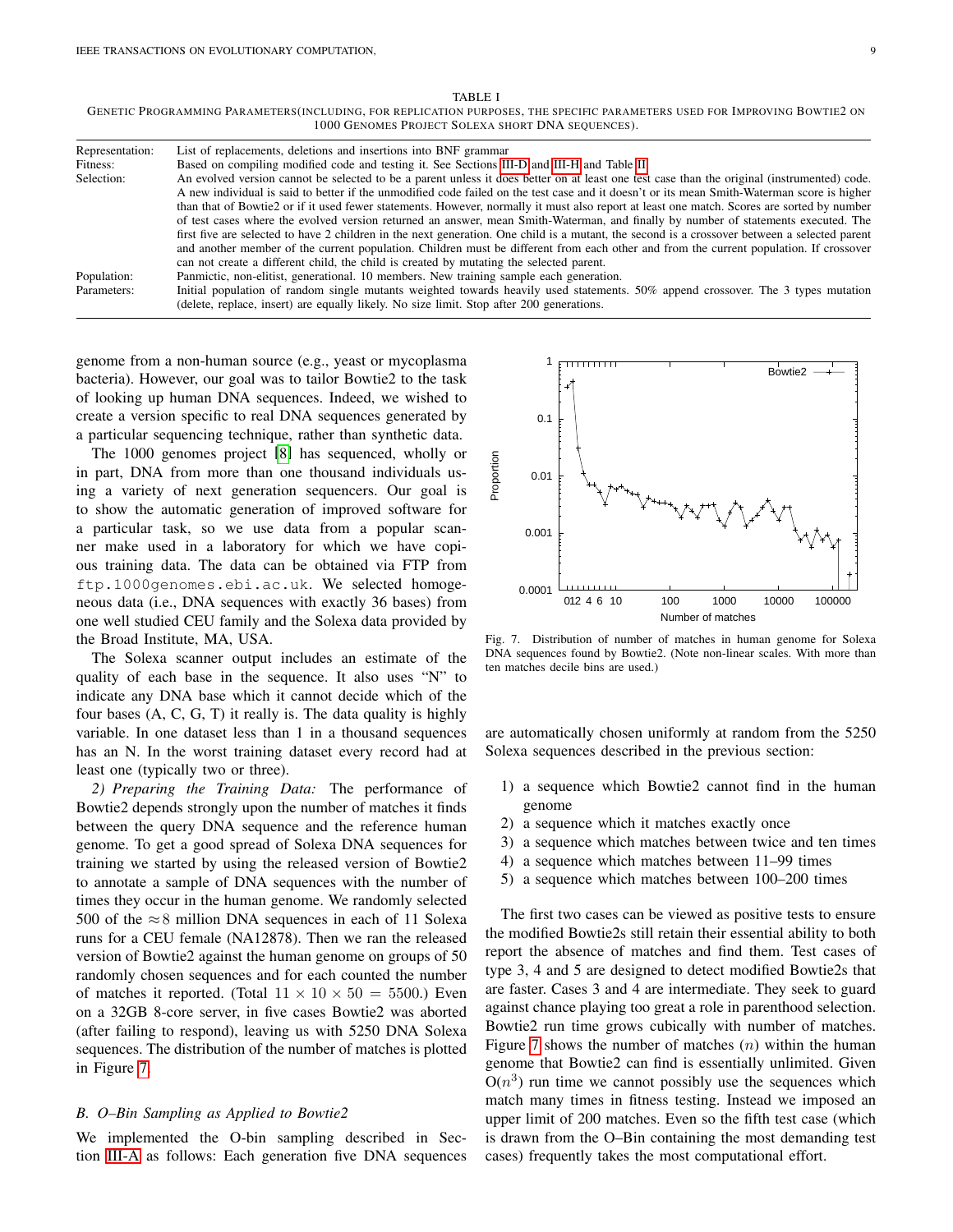

<span id="page-9-0"></span>Fig. 8. Example when Bowtie2 finds many matches of the distribution of the number of times each Bowtie2 C++ source line is used. (All 39 source files but excluding all 67 header files.) 72% of lines are not used but 80 lines are run more than a million times. (Note log scale.)

## *C. Representing the Bowtie2 Source Code to be Evolved as a Grammar*

Following the general GISMOE approach outlined in Section [III-F](#page-4-1) (page [5\)](#page-4-1) we limit GP to evolving code in the main modules of Bowtie2. This yields 39 modules containing about twenty thousand lines of code. These were automatically translated line for line into a BNF grammar of 19 949 rules. (See fragment in Figure [4.](#page-5-1))

## *D. Sensitivity Analysis for Non-Functional Properties Applied to Bowtie2*

To illustrate the importance of our sensitivity analysis, consider Figure [8,](#page-9-0) which shows the number of times individual lines of code were executed in an example run of Bowtie2. Of the 13 498 executable lines that were instrumented, 9 760 (72%) were never used, 1518 (11%) were used exactly once, 846 (6%) more than once but less than the number of matches (9934), 309 (2%) were used exactly 9934 times and 929 (7%) were used more than 9934 times. In fact 80 lines were used more than a million times, with two being used more than 2 147 483 648 times.

Although Figure [8](#page-9-0) describes a single test case, the GISMOE weighting scheme (described in Section [III-C,](#page-3-0) page [4\)](#page-3-0) is based on a large number of test cases. In more detail, for Bowtie2, the 5250 DNA Solexa sequences described in Section [IV-A2](#page-8-3) were sorted by number of matching strings into decile O–bins. I.e., ten O–bins per order of magnitude. (Meaning ten O–bins for numbers between 10 and 100, ten for 100 to 1000 and so on.) That is the O–bins are spread evenly on a logarithmic scale. If there were more than ten DNA sequences in an O– bin, ten were chosen at random from it. This yielded 362 DNA sequences with a wide variety of number of matches in the human genome.

An instrumented version of Bowtie2 was run on them all to give, for each of the 362 input test cases, which lines of



<span id="page-9-1"></span>Fig. 9. Example heavily used lines in Bowtie2 which scale differently with number of matches found for the input Solexa DNA sequence in the human genome. Constant  $+$ , linear  $(\square)$ , quadratic  $(\odot)$  and cubic  $(\times)$ . (Note log scales.)

code were used and how many times. Figure [9](#page-9-1) shows, for 4 example source lines, the relationship between the number of times the query string matches in the reference database and the number of times the source code is executed. The instrumented version allows us to not only know which lines of code are in use but also to estimate how their usage scales. We find lines 1) which are never used, 2) which are used once (or a constant number of times), 3) whose use varies linearly with output size  $(n)$ , 4) whose use varies as  $n^2$  and 5) whose use varies in proportion to  $n^3$ . This gives us a crude assessment of the algorithmic complexity of each line of code.

For Bowtie2 the weights described in Section [III-C.](#page-3-0) are calculated as follows: If a C++ line is used in any of the 362 instrumented runs it will be given a weight between 1 and 1000 in proportion to the number of times it is used in that test. If its not used at all, then GP ignores it and will not mutate it. If it is heavily used in any test, it is given the higher weight.

These weights are combined with the algorithmic complexity assessment (which allocates weights of 10, 100 and 1000 for  $O(n)$ ,  $O(n^2)$  and  $O(n^3)$  complexity, as described in Section [III-C\)](#page-3-0) by selecting the maximum of the two scoring systems. Figure [10](#page-10-1) (generation 0) shows the results of this nonfunctional sensitivity analysis as applied to Bowtie2. Figure [10](#page-10-1) shows 2111 lines have initial weight 1, 483 have weight 10, 103 weight 100 and 47 have weights of initially 723 or more. (Total 2744.)

## *E. Combining Functional and Non-Functional Fitness to Create an Overall Fitness for Bowtie2*

Each genetically improved variant that compiles is compared to the instrumented original on the five test cases selected from the O–Bins (to be described in Section [IV-F4,](#page-10-2) see also Table [II\)](#page-10-0). Two fitness criteria are used corresponding to the functional and non-functional criteria: Did the evolved version run faster (which, in our case, is measured in terms of the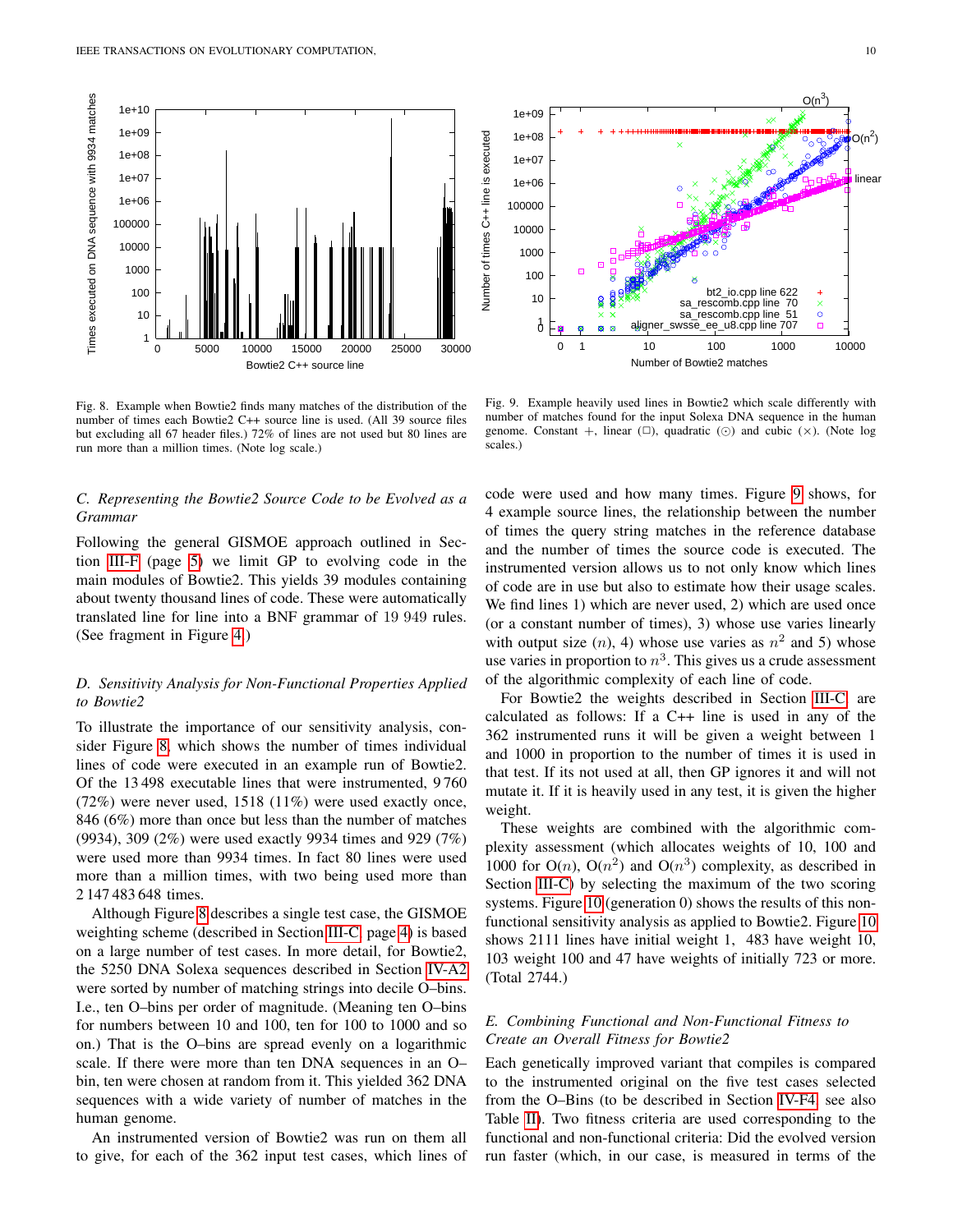

<span id="page-10-1"></span>Fig. 10. Evolution of distribution of weights. Initial GP population (generation 0) at left. Note fall in proportion of higher weights as population evolves to mutate highly used C++ lines and then recovery as it (partially) resets in generations 68 and 168. (Note non-linear scales. To reduce clutter, data plotted only every  $4^{th}$  generation.)

execution of fewer lines of code) and did it produce better answers on average (which is measured in a domain-specific manner). It need only do better on either criteria on any of the five test cases to be considered as a parent of the next generation. (However, it is not considered better if it finds no answers at all, no matter how fast it goes.) Those variants that compiled and were judged better than the original code on the current five test cases are sorted according to three fitness criteria. The three fitness criteria (in order of precedence) are:

- 1) number of test cases completed without run time error
- 2) mean Smith-Waterman score
- 3) lines of C++ code executed (minimised)

We order the criteria in this manner to favour functional faithfulness (to the original) highest, then the functional information from the oracle next highest, and finally the nonfunctional property we seek to improve (execution time). This is because we seek solutions that are better according to the non-functional criteria, but at least no worse according to the functional criteria. Other possibilities, that are more 'heretical' in their approach to correctness are discussed elsewhere [\[1\]](#page-16-0).

#### *F. Implementation Details*

This section presents implementation details required to make the genetic improvement process practical and which may be required by other researchers for replication purposes.

<span id="page-10-4"></span>*1) Aborts, Heap errors, Segmentation Errors, Floating Point Exceptions,* assert *exceptions:* Almost all evolved programs which compile run all of their test cases and produce an answer on each. Only 6% fail. The most frequent causes of run time failure are segmentation faults ( $\approx 3\%$ ) and CPU time limit overruns ( $\approx$ 2%). The remaining 0.6% of runs either abort (e.g., due to heap corruption), report a floating point error (e.g., divide by zero) or fail one of Bowtie2's own assert exception checks.

<span id="page-10-3"></span>*2) Zombies:* In unix, a process can sometimes fail in such a way that the operating system has difficulty cleaning up after it and instead of terminating it unix places it in a "zombie" state. Since such zombie processes do not terminate or timeout a zombie could potentially hold up our GP indefinitely. We

TABLE II FITNESS FUNCTION

- <span id="page-10-0"></span>Each generation chose uniformly at random one test case from each O–Bin (Section [III-A,](#page-2-0) page [3\)](#page-2-0).
- Fitness test original (albeit instrumented) system on each of these test cases
- Fitness test each member of the population
	- Generate modified source code and then compile it.
	- If fails to compile, GP individual cannot be a parent so skip rest of fitness testing
	- For each of the selected test cases:
		- ∗ Run modified system (subject to time out, 20 or 60 secs)
		- ∗ For each reported match with the human genome
			- Calculate Smith-Waterman score for test case v. match
			- · If optimal Smith-Waterman match is not where it was claimed to be, subtract the distance between claimed match and Smith-Waterman match from Smith-Waterman score (subject to score not being made negative).
		- ∗ calculate mean Smith-Waterman score for this test case and store number of instructions executed
- At the end of the generation, each member of the population which compiled is compared with the original code on each of the test cases.

If a modified version of the system takes fewer instructions or has higher mean Smith-Waterman score (unless it never claims any matches) it is eligible to potentially become a parent.

- The eligible variants are sorted in order:
	- 1) Number of test cases where it did not fail or time out and was not aborted by the zombie killer (Section [IV-F2\)](#page-10-3)
	- 2) Mean Smith-Waterman score
	- 3) Number of instrumented lines of C++ run (total on all test cases). To be minimised.
- The top popsize/2 are selected to be parents of the next generation. If fewer than popsize/2 variants are eligible, two children per missing variant are created at random (in the same way that the initial population was created.)

found that zombies only occur infrequently. Indeed, none were created during the runs described in Section [IV-F1.](#page-10-4) Nevertheless, in order to guard against it we used a background zombie killer.

If the machine is overladen then the failure of a process to respond might be due to its failure to receive any computation time. In our experiments we set this overladen threshold to 16. This means that the machine is considered overladen should there be 16 or more processes awaiting scheduling all of which are able to proceed. 16 seemed to be a suitably conservative value, given that our experiments ran on a machine with 8 cores. Once a minute the zombie killer background process compares the CPU time taken by each fitness job with that taken by it in the previous minute. If they are identical the job is killed (provided the machine is *not* overladen), freeing the GP to continue to the next fitness test.

*3) Details of compilation failures and aborted runs:* Throughout the run (see Figure [11\)](#page-11-1) about 26% of compilations fail. (All but six compilation failures are caused by moving variables out of their scope).

<span id="page-10-2"></span>*4) Comparing with the Original Program:* As explained in Section [III-H](#page-6-3) (page [7\)](#page-6-3) the instrumented (but otherwise unchanged) Bowtie2 code is run on the test cases selected as the training set for the current generation. (See Section [III-D](#page-3-1) page [4\)](#page-3-1). This took an average of 38 seconds.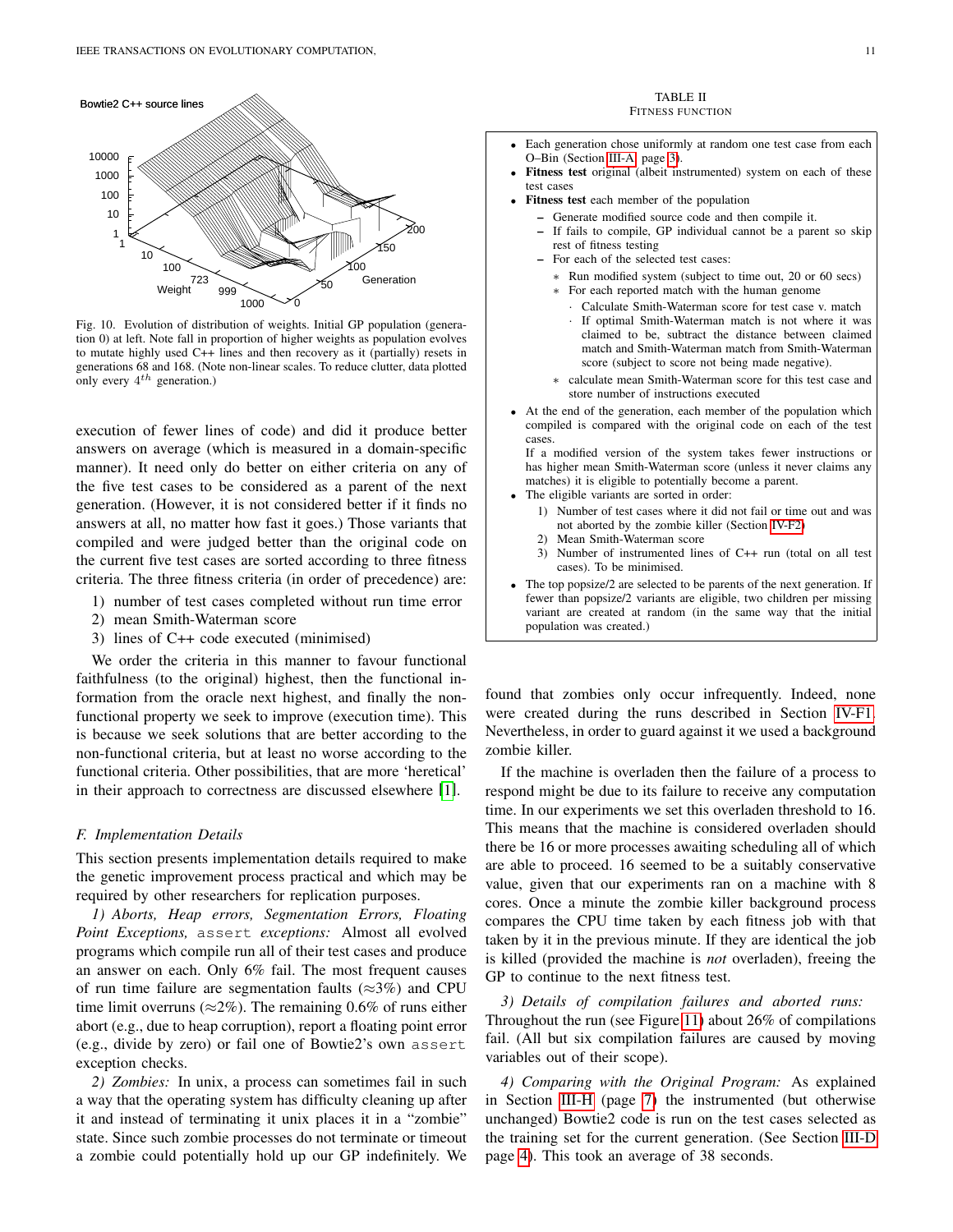

<span id="page-11-1"></span>Fig. 11. Fraction of population which fails to compile (bottom), aborts on one or more test cases (light) or fails to find any match in the human genome (top). In generation 167 there are no suitable parents and the population is reset. Data smoothed (by averaging to right over ten generations).

## <span id="page-11-4"></span>*G. The Role of the Smith Waterman Score in the Post Evolution Clean*

To avoid excessive run time, the hill climber used to minimise the evolved solution (cf. Section [III-K](#page-7-3) page [8\)](#page-7-3) uses a (fixed) subset of all the training data. One hundred different DNA sequences were randomly chosen from each of the five classes described in Section [III-D.](#page-3-1) (Only 41 of the 5250 Solexa training sequences match in the human genome reference sequence between 100–200 times. So they are all used.) This gives 441 training DNA sequences for the hill climber.

The Smith Waterman score is used to winnow the mutations listed in each individual evolved by generic improvement. A smaller mutation is considered worse if:

- 1) It does not compile.
- 2) It uses more than 1% more instructions than the evolved version.
- 3) If fails to find a match.
- 4) The Smith-Waterman score of all the matches it reports for a DNA sequence is on average more than 1.0 lower.
- 5) If ten or more of the matches it finds have on average lower Smith-Waterman scores than the evolved version.

If, according to this definition of worse, the removal of a change from an individual fails to make the resulting version of Bowtie2 worse, the change is considered unimportant and it is permanently removed from the individual.

## V. GENETICALLY IMPROVED BOWTIE2

<span id="page-11-0"></span>Section [V-A](#page-11-2) will describe the evolution of performance, both on the per generation training sets and on a fixed sample representing all the training data. Section [V-B](#page-12-0) describes outof-sample performance and then Section [V-C](#page-12-1) describes outof-sample performance of Bowtie2 when modified by the minimised genetic change. Section [V-D](#page-12-2) tries to explain the minimised change's impact on Bowtie2.



<span id="page-11-3"></span>Fig. 12. Evolution of performance on randomly changing training cases. In the last generation the best uses 290 times fewer C++ statements than the original code. In most generations there is a small improvement in mean Smith-Waterman score (dashed line) which is obscured by the use of a log scale needed to clearly show instruction execution data.

#### <span id="page-11-2"></span>*A. Performance During Evolution*

We evolved a population of ten Bowtie2 variants for two hundred generations. Figure [12](#page-11-3) shows the best in the population's fitness at each generation. There is a dramatic improvement in speed and a very small improvement in mean Smith-Waterman score. Figure [6](#page-7-2) (page [8\)](#page-7-2) plots the evolution of genotype size. Notice that size increases (bloat) under the action of our crossover (Section [III-J\)](#page-6-1). However, the population is reinitialised near generations 65 and 167. That is, twice during evolution the population contained very few good individuals and, as described in Section [III-H,](#page-6-3) the poor ones were replaced by reinitialising them in the same way that the initial population is created.

To show training performance in general, every ten generations, we re-tested the best-of-generation program on a much bigger and fixed subset of the 5250 training Solexa DNA sequences described in Section [IV-A2](#page-8-3) (page [9\)](#page-8-3). Apart from the random number seeds, we used the same procedure as in Section [IV-G](#page-11-4) to select 441 DNA sequences. In the last generation the best individual used only  $1/290^{th}$  of the instructions used by the instrumented Bowtie2 on the five DNA sequences used for training in generation 200. When both were tested on the 441 DNA sequences, one at a time, the ratio was one to five hundred.

The speed (as a fraction of the number of instructions used by the unmodified instrumented version of Bowtie2) of the best of each generation is plotted in Figure [13.](#page-12-3) Figure [13,](#page-12-3) shows the performance of the best in the population every tenth generation. Note that the versions of Bowtie2 are run once on the 441 test cases. (Rather than 441 times, once on each test case.) The best of generation 135 is described in the supplementary information.

As suggested in Section [III-D,](#page-3-1) GP has been able to improve the initialisation code. Therefore when we use the 441 DNA sequences in a single file, improvements in the initialisation code have less proportionate effect. Nevertheless, Figure [13](#page-12-3) shows that in most cases the best evolved version of each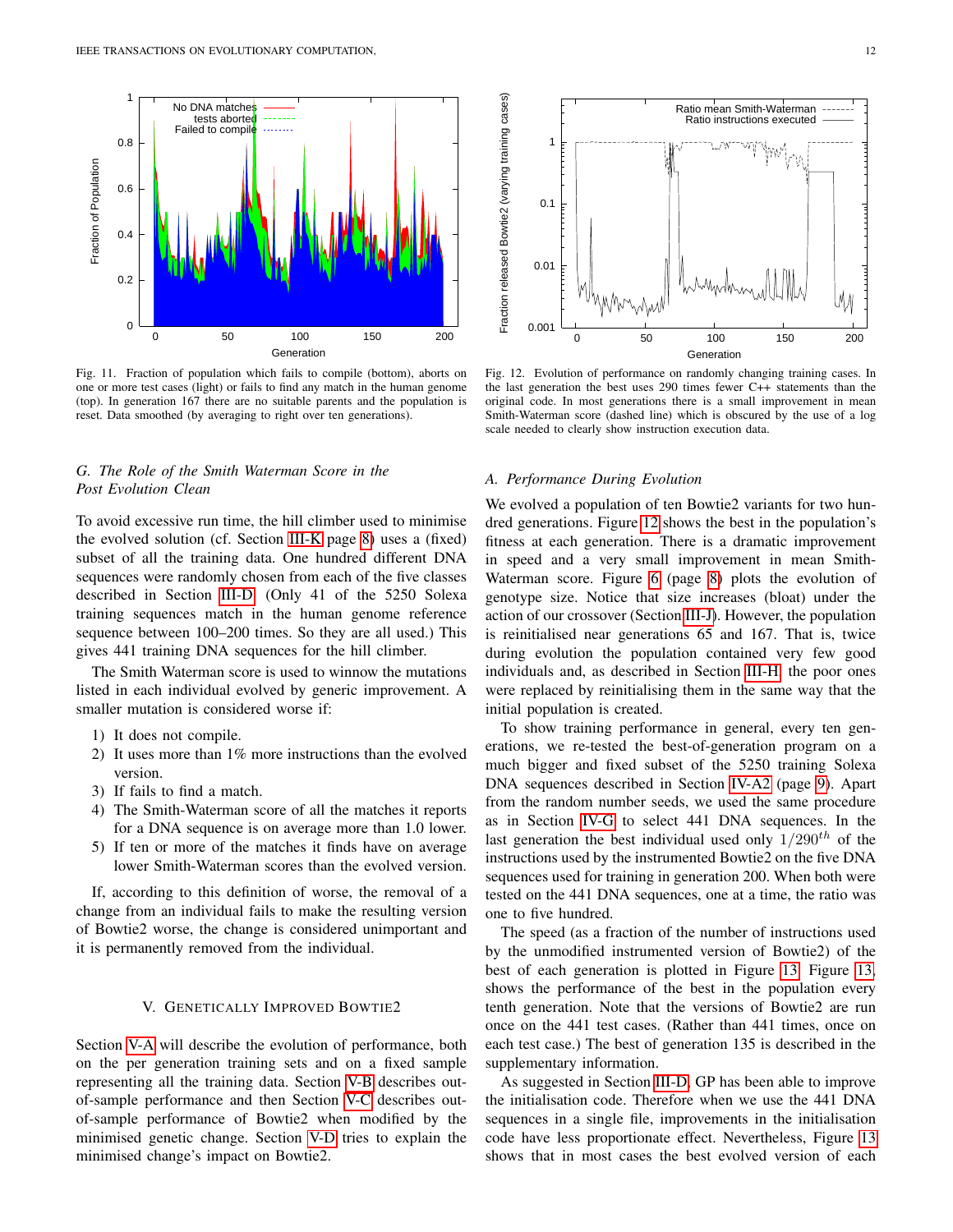

<span id="page-12-3"></span>Fig. 13. Speed of best-in-population every ten generations on a fixed training set. (Note Figure [12](#page-11-3) gives GP fitness with training set which is changed every generation.) Here we run each genetically improved version of Bowtie2 on all 441 DNA sequences together.

generation still uses only about a fifth of the instructions used by the unmodified Bowtie2. Also Figure [13](#page-12-3) shows that in most generations the best of generation evolved version finds DNA matches in the human genome which on average are at least as good as the original unmodified version of Bowtie2. Again the improvement in Smith-Waterman score is small (e.g., 0.5% in generation 200.)

## <span id="page-12-0"></span>*B. Performance Comparison on Hold Out DNA Sequences*

For verification, ten DNA scans were randomly chosen from two different individuals (one male, one female, NA12891 NA12892, being the parents of NA12878) giving 20 complete Solexa scans (a total of 176 893 951 DNA sequences). Ten DNA sequences were chosen from each Solexa scan. The distribution of the number of matches for these 200 DNA sequences, which is strongly related to run time, is shown in Figure [14.](#page-12-4) Apart from sampling noise, it should be the same as the whole of the Solexa scans. Notice that it contains a few sequences which match a very large number of times. As we described in Section [IV-A2](#page-8-3) (page [9\)](#page-8-3), such sequences were deliberately excluded from the training data, as they cause the released version of Bowtie2 to become very slow.

The released version of Bowtie2 and the evolved version were both tested on the 200 hold out DNA sequences. Neither was instrumented and both were compiled with the same compiler optimisations as are used in Bowtie2's installation kit (i.e., gcc -O3). The evolved version took 3.9 hours. The released code took 12.2 days. Thus, we observe that, on average, the genetically improved program is seventy four times faster on out-of-sample data.

In 178 cases (89%) the GP version of Bowtie2 produced identical results to the released code. In 17 of the remaining 22 cases the GP version found fewer matches (median reduction 0.8%,  $p = 2 \times 10^{-5}$  sign test). In three cases (1.5%), the reduction in the number of matches found was more than 40% but, in each case, the matches had a much better mean Smith-Waterman score. The GP version never reported more matches



<span id="page-12-4"></span>Fig. 14. The distribution of the number of matches in the human genome for verification Solexa DNA sequences. Note non-linear scales. With ten or more matches each bin contains data covering an order of magnitude. Cf. Figure [7](#page-8-2) .

nor did it ever incorrectly report zero matches. Recall that multiple matches, particularly if low quality, are not normally useful to the Biologists. In 18 cases (9%) the GP version was better (i.e., the matches it reported had a mean Smith-Waterman score better than that of the released code). In one case the Smith-Waterman score was identical and in three  $(1.5\%)$  the scores were worse but differed only in the 4<sup>th</sup> and  $6<sup>th</sup>$  significant decimal place ( $p = 0.001$  sign test). The median improvement was 0.1 (max 6.32).

## <span id="page-12-1"></span>*C. Minimising the Final Evolved Variant*

The best-in-generation 200 evolved individual (see supplementary information) makes 39 changes to the released version of Bowtie2. Using the clean up procedure described in Section [IV-G](#page-11-4) (page [12\)](#page-11-4), this was reduced to seven changes (shown in Figure [15\)](#page-13-0). Of course other techniques, such as diffx, might also be able to simplify it. The reduced version was compiled in the same way as the released code (i.e., gcc -O3) and tested on the 200 verification DNA sequences. It produced identical output to the evolved "39 changes" version and was 4% faster, giving a speed up compared to the released code on the hold out DNA sequences of 77 times.

## <span id="page-12-2"></span>*D. Optimisations Provided by Bowtie2*GP

The following sections [\(V-D1–](#page-12-5)[V-D5\)](#page-14-1) try to explain the important optimisations found by GP (given in Figure [15\)](#page-13-0).

<span id="page-12-5"></span>*1) bt2 io.cpp line 622:* Source file bt2 io.cpp is concerned with reading the indexed human genome reference sequence from disk files (total 3.79 GB). In training cases with the original Bowtie2, line 622 (top of Figure [15\)](#page-13-0) is used 179 215 892 times at the start of each run (Figure [9\)](#page-9-1). Line 622 is a for loop: for(uint32\_t i =  $0$ ; i < offsLenSampled; i++) which genetic programming replaces with for(uint32\_t i = 0; i < this->\_nPat; i++). Since this->\_nPat typically has a value of 84 (rather than offsLenSampled's 179215892) the whole loop is iterated far fewer times. However, the loop's body comprises only various assert statements. Eventually, in optimised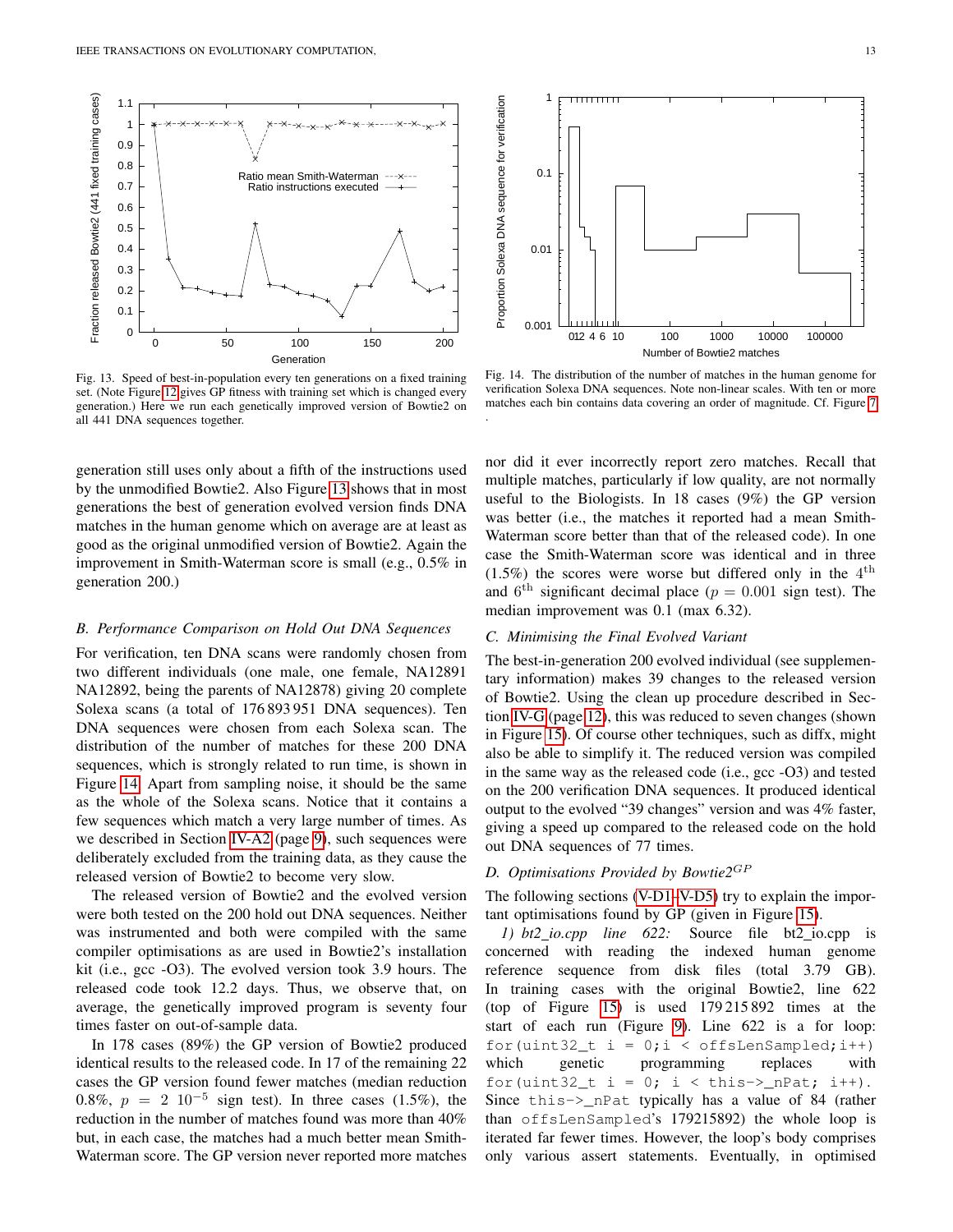| Weight Mutation                | Source file                              | line type | Original Code                                                                                                                                                                     | New Code          |
|--------------------------------|------------------------------------------|-----------|-----------------------------------------------------------------------------------------------------------------------------------------------------------------------------------|-------------------|
| 999 replaced                   | $bt2\_{io.cpp}$ 622 for2                 |           | i < offsLenSampled                                                                                                                                                                | $i$ < this-> nPat |
| 1000 replaced<br>1000 disabled |                                          |           | sa_rescomb.cpp 50 for2 $i <$ satup_->offs.size()<br>sa_rescomb.cpp 69 for2 $j <$ satup_->offs.size()                                                                              | 0                 |
|                                | 1000 deleted aligner_swsse_ee_u8.cpp 766 |           | 100 replaced aligner swsse ee u8.cpp 707 $\forall$ b = _mm_max_epu8 ( $\forall$ h, $\forall$ f);<br>pvFStore $+= 4$ ;                                                             | $vmax = vlo$ :    |
|                                |                                          |           | 1000 replaced aligner_swsse_ee_u8.cpp 772 _mm_store_si128(pvHStore, vh); vh = _mm_max_epu8(vh, vf);<br>1000 deleted aligner_swsse_ee_u8.cpp 778 ve = $_{mm\_max\_epu8}$ (ve, vh); |                   |

<span id="page-13-0"></span>Fig. 15. Minimised evolved solution. After unneeded changes have been removed, we are left with 7 changed lines, in three C++ source files. This version of Bowtie2 is 77 times faster on average than the released version on short DNA sequences generated by the Broad Institute's Solexa next generation scanner.

non-instrumented production code, they are all removed by the compiler. Thus while substituting this->\_nPat for offsLenSampled reduces the instrumented number of lines used in a run by 179 215 808, it has no effect on (production) run time. (We can view this as GP rediscovering a gcc -O3 optimisation.)

*2) sa rescomb.cpp lines 50 and 69:* Bowtie2 starts from exact matches between the DNA sequence and the human genome which are given by a hashing algorithm. (These are known as seeds). Since, in general, each seed covers only a part of the input DNA sequence, Bowtie2 uses C++ source file sa rescomb.cpp to see if the matching region can be extended to cover the whole of the input sequence.

Lines 50 and 69 of sa\_rescomb.cpp  $(3^{rd}$  and  $4^{th}$  rows of Figure [15\)](#page-13-0) are both for loops in C++ method SAResolveCombiner::tryResolving(). In both cases, GP modifies the central loop control part and sets it to false. This means neither loop body is ever executed. Figure [9](#page-9-1) shows the unmodified scaling characteristics of these two for loop bodies. Line 51 in sa\_rescomb.cpp  $\odot$  is inside the line 50 for loop. It scales as  $O(n^2)$ . Where *n* is the size of Bowtie2's output. Line 70  $\times$ is inside the line 69 for loop. Unmodified, it scales as  $O(n^3)$ . The line 50 for loop counts how many elements are yet to be resolved in satup\_

```
size_t needResolving = 0;
for(size_t i=0;i<satup_->offs.size();i++){
    if(satup_\texttt{-}>offs[i] == 0xffffffff) {
        needResolving++;
    }
}
```
Typically replacing  $i <$  satup\_->offs.size() with 0 means instead of needResolving being set to up to 335, it remains as zero and the function immediately returns. (So line 69 is never executed and the fact that it has also been disabled by GP never comes into play.) Typically, disabling the line 50 for loop reduces the number of lines executed by 0–20%. (The order plus the interaction between mutations to lines 69 and 50 mean the hill climbing simplification stage, Section [III-K,](#page-7-3) could not spot that the change to line 69 was not needed as well as the change to line 50.) Exiting the method early (i.e., just after the for loop on line 50) typically has no effect. This is because mostly nfound (set by for loop on line 69) is a lot smaller than needResolving so the condition if (nfound  $==$  needResolving) is false.

(I.e., typically many elements in refscan\_ are also in satup\_.) This means all the remaining code which might update values used outside the method is not executed. Also the method's return value is always ignored. I.e., GP avoids an expensive  $O(N^3)$  nested loop. The optimising compiler cannot remove it because it does not know that typically it makes no difference to the final output.

*3) aligner swsse ee u8.cpp line 707:*

aligner\_swsse\_ee\_u8.cpp lines 707, 766, 772 and 778 are in C++ method SwAligner::alignNucleotidesEnd2EndSseU8(). alignNucleotidesEnd2EndSseU8 uses Intel SSE instructions that operate on 16 unsigned 8-bit values packed into a single 128-bit register to solve the current alignment problem. All four modified lines are in a loop which processes each character in the reference text. This scales as  $O(n)$ . However, lines 766, 772 and 778 are in a nested while loop which causes them to be executed about four times as many times as line 707. (Still  $O(n)$  of course.)

Starting with line 707, its replacement vmax =  $v$ lo; has no effect since vmax is already assigned to  $v \text{lo}$ ;. Thus the change effectively deletes line 707. In the original code  $vh = \text{mm_max\_epu8} (vh, vf)$ ; vh is used as a scratch variable for 16 parallel SSE instructions. The instruction on line 706 vh =  $\text{mm}$  max epu8(vh, ve); sets each element of vh to the maximum of the corresponding elements of vh and ve. Line 707 should have set them to the maximum of vh, ve and  $v f$ . Typically, only in 4% of cases is an element vf bigger than both vh and ve.

*4) aligner swsse ee u8.cpp lines 766 and 772:* As with line 707, the replacement for line 772 makes no difference (since it too repeats exactly an existing calculation). Hence line 772 \_mm\_store\_si128(pvHStore, vh); is effectively deleted. pvHStore is a pointer (type  $_m128i*)$ to where the 16 results in vh should be stored next. It is incremented by ROWSTRIDE (4). As the store instruction on line 772 has been deleted, pvHStore should not be incremented. GP achieves this by deleting line 766. (Probably a human programmer would have deleted the identical instruction on line 773, but deleting line 766 has the same effect.)

It appears the immediate effect of not saving vh comes on lines 788 and 796 where the next value of vh should have been loaded but instead the old one is reloaded. It appears that this terminates the inner while loop after the next iteration. So typically reducing the number of times the while loop loop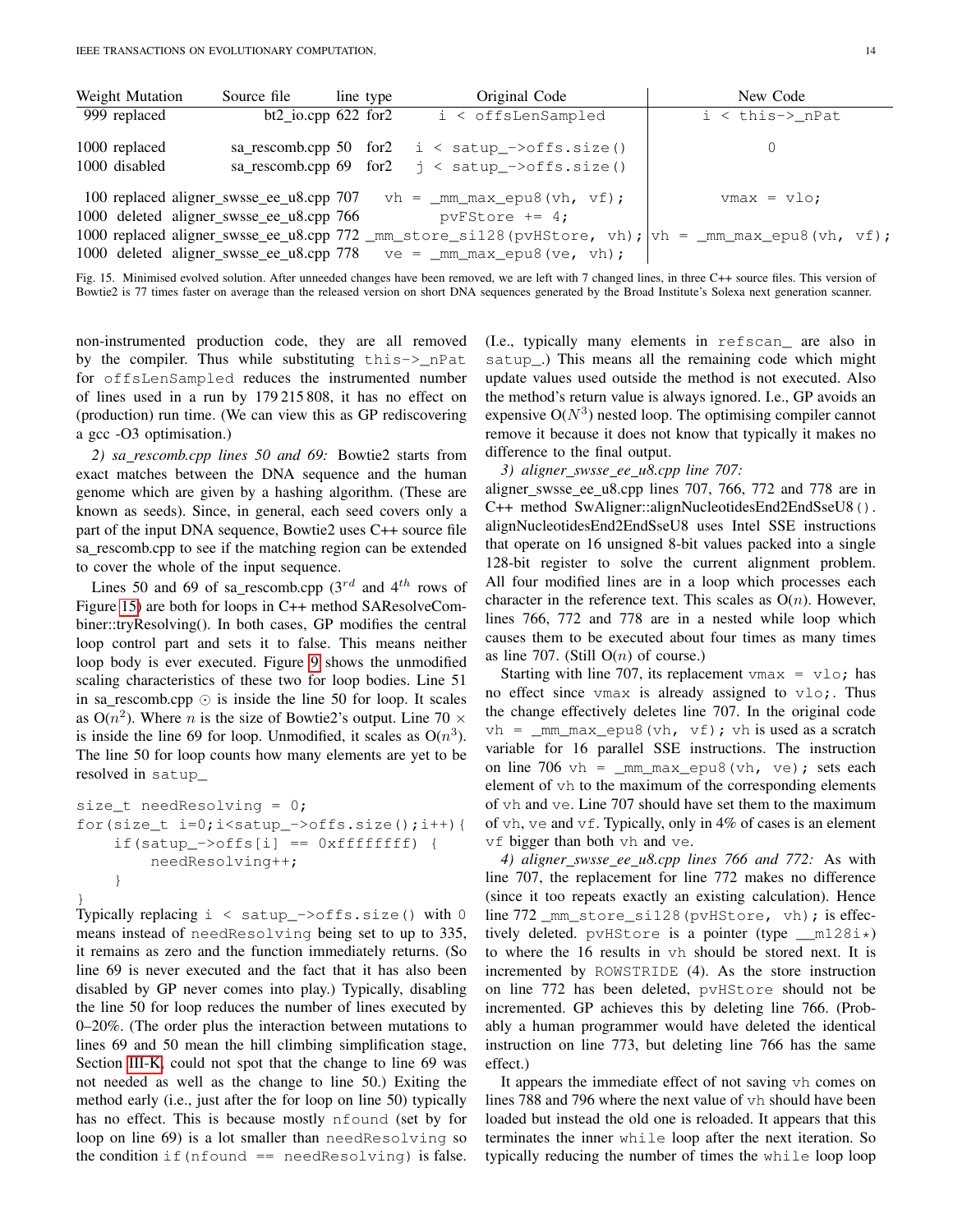is used by a factor of about twelve, with almost no impact on the output. I.e., it appears GP has discovered that later gap extensions are relatively unimportant, whereas originally Bowtie2 spent a long time searching for them.

<span id="page-14-1"></span>*5) aligner swsse ee u8.cpp line 778:* Line 778  $ve = \text{mm}$  max epu8 (ve, vh); (cf. line 707 above) has the effect of updating elements in  $ve$  in the 25% of cases where vh is bigger than the element in ve. Thus in three quarters of cases removing line 778 has no effect.

The net combined effects of all seven modifications in Figure [15](#page-13-0) are somewhat subtle. They are somewhat like "loop perforation" [\[18\]](#page-16-18). However, loop perforation acts on complete loop iterations, e.g., to speed convergence, rather than manipulating program instructions which are repeated many times as they lie within nested loops. Indeed, the interactions of the modified program instructions may indirectly determine if the loop is repeated or not.

## VI. RELATED WORK

<span id="page-14-0"></span>Whilst genetic programming has been used many times in Software Engineering, e.g., in project management [\[19\]](#page-16-19) and testing [\[20\]](#page-16-20), we are particularly concerned with evolving code. GP has not demonstrated an ability to write large programs normally associated with "programming". However, even modest amounts of evolved code can be useful.

#### *A. Current and Existing Research*

Martin [\[21\]](#page-16-21) showed that genetic programming can build a telephone call re-routing service (home/office) from existing telephony components. Although clearly not a like-for-like comparison, Martin claimed GP elapsed times of about a minute, whereas a commercial "study showed that for a complex service a team of engineers required 4.5 Man years of effort to analyse, design, code and test the service." (Note the commercial study also includes non-coding business activities whereas GP elapsed time covers only coding.) More recently, Rodriguez-Mier *et al.* [\[22\]](#page-16-22) showed that GP can create novel web services by combining human written existing web services using the web ontology language (OWL). Notice the power of web mashups comes from quite small amounts of "glue" logic. Glue logic might also be usefully evolved to combine other types of software: perhaps on the same server, perhaps written in the same or different languages (e.g., PHP and Cobol). Combinations that are rare or difficult for a human programmer or where skills are difficult to find may turn out to be no more difficult for a machine than a routine combination. Similarly, once objectives can be quantified, it may be as easy for a machine to juggle multiple objectives (perhaps a mixture of functional and non-functional requirements) which a human programmer would be hard pressed to meet simultaneously and would, in practice, tackle only one at a time.

Another approach to side-stepping the scaling problem is Yamamoto and Tschudin's [\[23\]](#page-16-23) "fraglets" approach. This uses GP in an artificial chemistry-like approach, whereby small fragments of existing code are combined. Yamamoto and Tschudin [\[23\]](#page-16-23) considered evolving network communications protocols. More recently, Weise and Tang [\[24\]](#page-17-0) evolved distributed algorithms (election, critical selection for mutual exclusion distributed locking and distributed greatest common divisor) using a GP rule based approach.

One of the earliest attempts to evolve software considered evolving hashing functions [\[25\]](#page-17-1). (See also [\[26\]](#page-17-2), [\[27\]](#page-17-3) and [\[28\]](#page-17-4)). Hashing is often used to speed up search. A hash function takes an object (typically a string) and deterministically converts it to one of the legitimate indexes into a data store. Whilst hashing typically takes constant time, the search in the data store typically grows with the number of items with the same hash index. An efficient hash function will ensure commonly used objects hash to (relatively) unique indexes. There are many good hash functions but how good a hash function is in practice depends upon the distribution of objects it has to deal with. Often this is not known in advance by the programmer. So a generic hash function may do poorly with specific examples. Human written hash functions may be tuned for a certain load. Tuning usually means the hash function is coded, tested and recoded in response to the tests, tested again and so on. Notice this is effectively a manual version of the classic evolutionary algorithm: generate and test, then regenerate and retest and so on.

Memory management is another area where traditionally people try to write generic code by making assumptions about typical patterns of use but a specific implementation may turn out to be inefficient when used in unanticipated ways. Risco-Martin *et al.* [\[29\]](#page-17-5) showed grammatical evolution [\[30\]](#page-17-6) is able to evolve efficient heap managers for specific circumstances. They also considered non-functional requirements, like power consumption.

Another case where there is no universal optimal strategy is data caching. For caching between CPU and RAM to be effective it must be very fast. Hence its algorithms are simple and implemented in hardware. Whilst both word size and number of independent cache stores vary, even in the same product line, the use of "cache lines" is very common. Both Paterson and Livesey [\[31\]](#page-17-7) and O'Neill and Ryan [\[32\]](#page-17-8) evolved software that decides which data to expel from the cache. (I.e., which cache line to flush.) Both claim to do better than the common heuristic "least recently used" LRU and their evolved code is small enough (1–3 lines typically) that it might be implemented in hardware. O'Neill and Ryan also suggest their solutions are more generic than those in [\[31\]](#page-17-7).

Sipper *et al.* used GP to improve existing Java programs (symbolic regression, artificial ant on the Santa Fe trail, separating intertwined spirals, array sum and tic-tac-toe [\[3\]](#page-16-2)). Their initial population is seeded with Java byte code [\[33\]](#page-17-9) from an existing poor program.

Weimer *et al.*'s work on using GP to automatically fix bugs [\[9\]](#page-16-8) is increasingly well known. Most of this work is at the level of C source code but his group has also shown bugs can be fixed in lower levels. They have also used GP to improve GPU shaders [\[34\]](#page-17-10). Rinard's group have also used non-evolutionary ways to make non-semantic preserving transformations to GPU kernels [\[18\]](#page-16-18). Other recent work on evolving fixes for bugs include [\[35;](#page-17-11) [16\]](#page-16-16).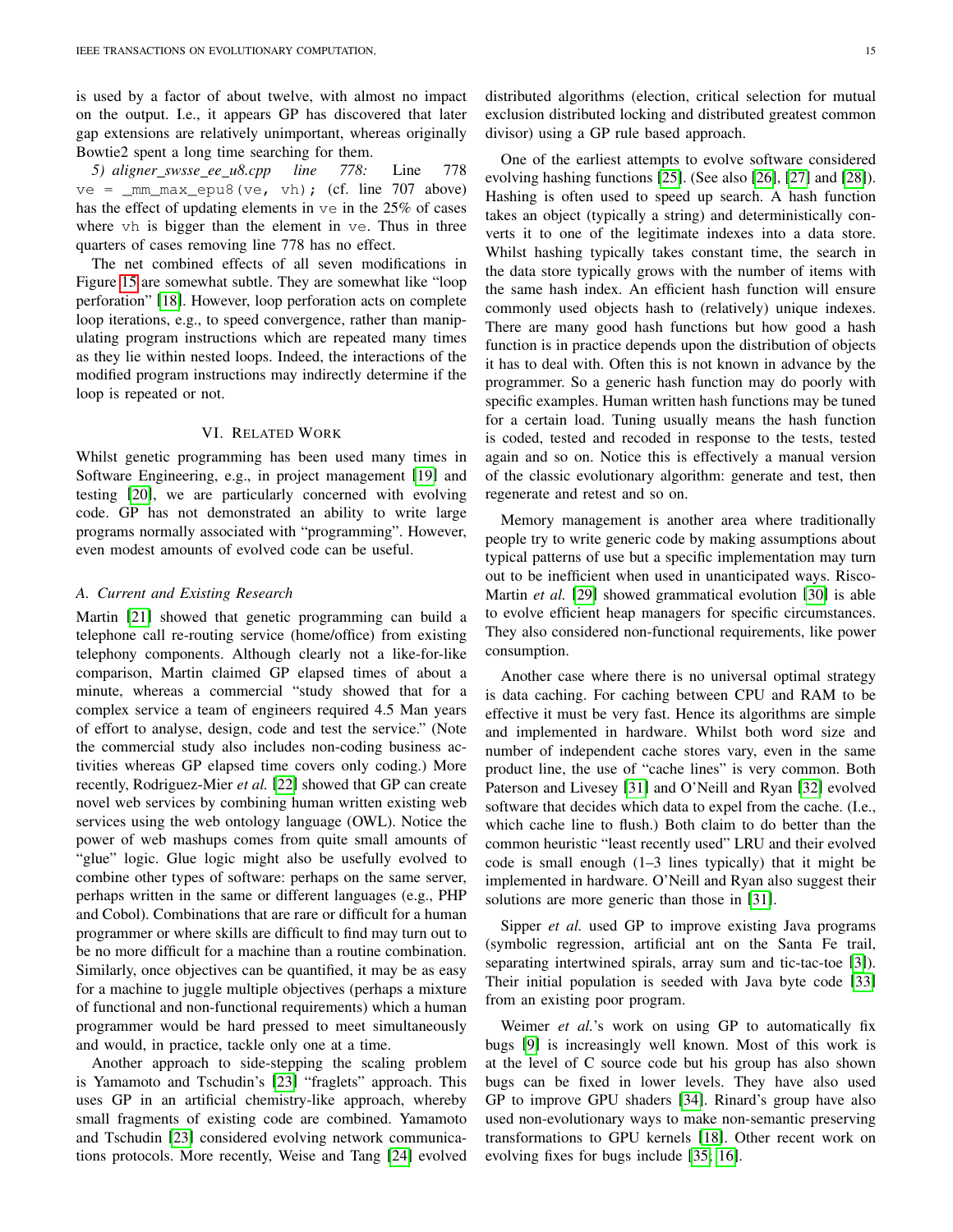Arcuri and White (e.g., [\[4\]](#page-16-3)) considered not only automatic bug fixing [\[5\]](#page-16-4) but also have shown GP can improve programs. They considered several well-known software engineering benchmarks, including triangle, sort, factorial, remainder, switch 10 and select. (Select is the largest at 94 LOC.) They showed GP can improve the source code and find optimisations which the compiler was unable to find. For example, they showed GP reduced the number of instructions executed by factorial (in Java) by 87.4%. They also showed GP can optimise non-functional properties. For example, they evolved pseudo random number generators (PRNG) which trade "randomness" (as measured by information entropy) against reduction in power consumption.

In previous work [\[2\]](#page-16-1) we showed that non-trivial amounts of code can be automatically created with a test based fitness function and starting from a BNF grammar that constrains the code to be legal, compilable, executable and terminating. We chose the unix gzip compression utility and demonstrated the evolution of the longest match routine within it. GP was asked to evolve a replacement for longest match which ran on different hardware (an nVidia graphics card) and slightly different programming language (nVidia's CUDA).

GP offers a potential way of moving existing applications to mobile platforms [\[36\]](#page-17-12) where, not only is the hardware radically different, but so too are user interfaces and expectations. Compiler based re-optimisation is not sufficient but evolutionary computation may be able to provide the more radical changes to the program sources needed.

The grammar approach we have described here is based on our earlier work on mutation testing [\[10\]](#page-16-9) where a grammar is used to describe a source code and the mutations (variations) that can be applied to it. Grammars have been used widely in genetic programming however, except for work on bug fixing [\[9\]](#page-16-8) and our own, the grammars tend to be general and try to represent any solution, rather than to represent a substantial existing human written program and variations from it. Grammatical evolution (GE) [\[30\]](#page-17-6) is the most widespread grammar based GP approach, with several hundred papers. As yet, GE has been used only a few times in software engineering (for compiler optimisation [\[37\]](#page-17-13) and, as mentioned above, for memory heap management [\[29\]](#page-17-5)). Non-GE grammar based genetic programming approaches to software engineering include project effort estimation [\[38\]](#page-17-14) and web services composition [\[22\]](#page-16-22).

## *B. Less Explored areas for Evolving Software*

Another potential software engineering application of GP is to use evolutionary computation to produce diverse variants of programs [\[39\]](#page-17-15). While multiplicity computing [\[6\]](#page-16-5) currently considers a few different versions of programs, GP can already produced populations of variants. Whilst some of the population are not suitable for use, if evolution is allowed to continue after it finds the first solution, in subsequent generations the population can contain hundreds of solutions [\[2\]](#page-16-1). Obviously, the number of program variants could be increased still further. Additional non-functional criteria might be introduced into fitness selection. These criteria might ensure a certain minimum level of variation [\[40\]](#page-17-16) or ensure evolved version are not too extreme. In some cases it might even be possible to ensure every user had their own variant of the program. Uses of diverse software might include resilience, both to attack and faults, and for watermarking.

Software product lines present a slightly different need. Instead of wanting different versions of the same program, software product lines represents a way to manage functionally different versions of a program to meet different customer needs. This might be for customers who speak different languages (internationalisation) but also covers things like embedded controllers in similar but not identical hardware. E.g., a deluxe microwave oven may have many features not available in the economy version; both have the same controller chip but need different software. Current approaches mostly consider only enabling and disabling parts of the source code but in future these parts might form the components of more flexible systems glued together by evolutionary computing.

## VII. DISCUSSION

<span id="page-15-0"></span>In future we intend to use GISMOE to optimise the nonfunctional properties of a number of diverse programs. We hope that GISMOE, perhaps incorporating hyperheuristics, will form the basis for dynamically adapting computing.

We have demonstrated the GISMOE approach on C/C++ and related languages, i.e., CUDA, nevertheless GISMOE should be applicable to improving software written in other high level languages. Indeed similar approaches could well work on assembler programs and even at the binary level. Each new programming language would need a set of mutation operators which change the target program and yet retain a reasonable chance that the modified code will compile and run. We expect that initially these will be based on our cutand-paste operators (Section [III\)](#page-2-2).

Although there has been interesting work on interactive evolution, it appears that user fatigue will limit subjective fitness functions to applications which can effectively use crowd sourcing. Therefore GISMOE really needs a cheap automatic way of rating the relative effectiveness of individual members of a population of program modifications during evolution. There may be a connection with automatic test case generation whereby tests can be cheaply created which target modifications created by GP. Once the population has evolved one or more potential solutions, more expensive testing, analysis and proving techniques might be applied to the final outcome. To be cheap enough during evolution, testing will probably not use all of the available test cases.

We feel we have been fortunate in that the evolved program gives an immediate and large payback for about one CPU core day computation. Other applications may yield less. Still larger applications might increase the cost, but this might be offset by other improvements. We have used "make" and precompiled headers to reduce compilation cost. These and similar incremental compilation approaches are widely available.

In many cases it will be straightforward to estimate the benefit by multiplying the improved performance by the number of users and the number of times they run the program.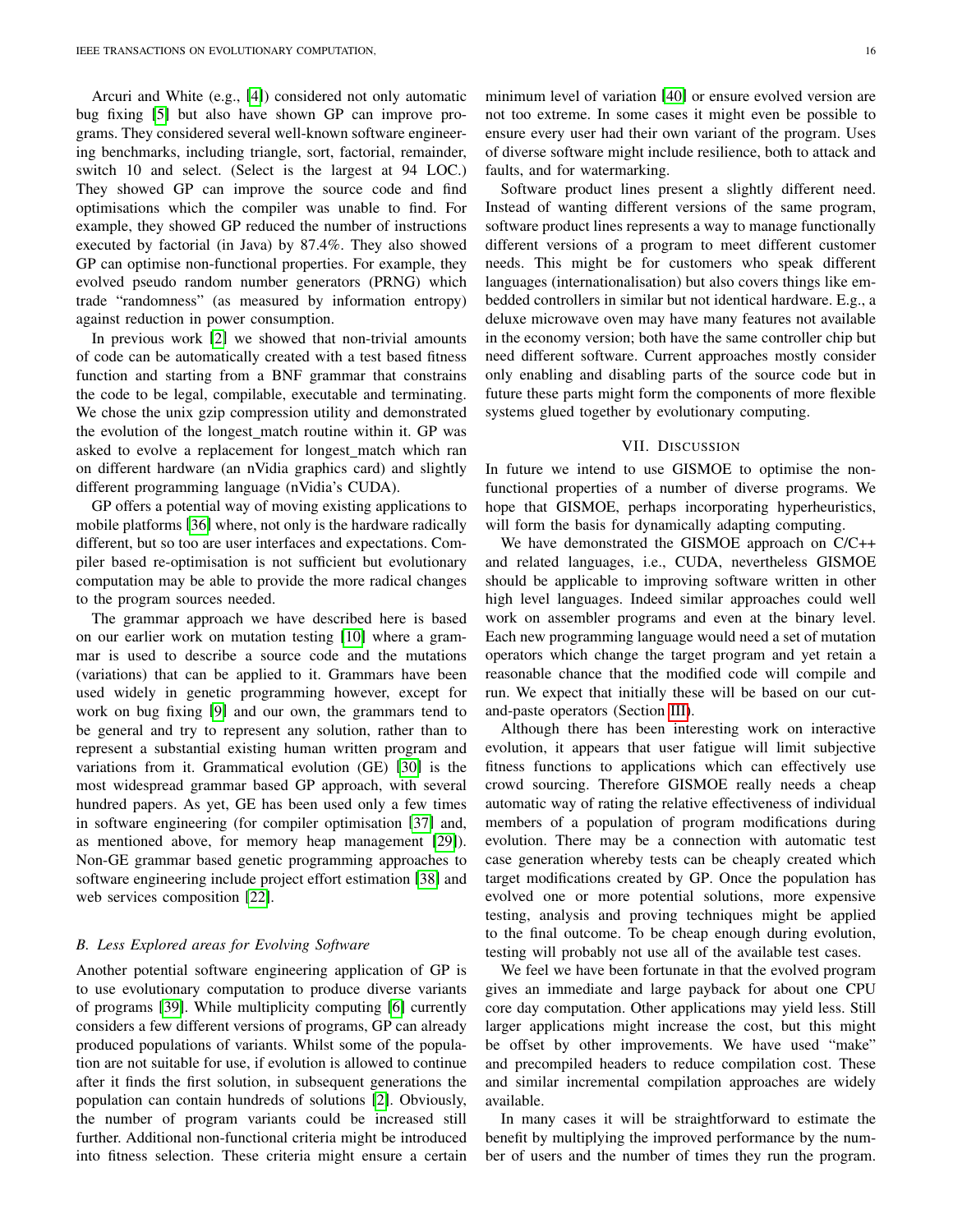However, a future benefit may be more valuable: where the optimisation enables the program to be used where initially it would have been impracticable. E.g., optimising existing code for mobile or embedded systems or other resource constrained platforms. It is interesting that modern "just in time" compilers find the cost of monitoring/optimising code can be offset against the improved performance of the optimised code, even for a single user. The GP approach is currently more expensive than an optimising compiler. However, it might be run over night while the user is sleeping (dream optimisation), and it can readily be parallelised. Also the optimisations GP can consider are much wider, so we may one day see embedded JIT evolutionary optimisation.

## VIII. CONCLUSIONS

<span id="page-16-10"></span>Considerable manual effort is needed to create programs. Even identifying new operating points for tools that are suitable for new circumstances or new user requirements is labour intensive and few can afford to even explore more than one possibility by hand. Automated software production offers the prospect of exploring complete Pareto trade-off surfaces, for example, between functionality and speed.

With this in mind for the first time we have evolved specific improvements to substantial multi-file C++ code using a fitness function which compares the output of new code with that of the old to ensure a principled trade-off between existing functionality and improved non-functional requirements. In this example we find a trade-off which improves both functional and non-functional performance. Starting from 50 000 lines of code, the search is progressively concentrated. It first focuses in on 20 000 lines, then 2744 lines (page [10\)](#page-9-1), then using weights (Section [III-C\)](#page-3-0) GP finds a solution of 39 changes, which can be reduced to just 7 changes in 3 source files (Figure [15\)](#page-13-0). While we may not be so fortunate with other programs, on held out test cases, the evolved version of Bowtie2, on average, yields slightly better answers and is more than 70 times faster.

#### ACKNOWLEDGMENT

We would like to thank [Ben Langmead,](http://www.cbcb.umd.edu/~langmead/) [Sean Davis,](http://watson.nci.nih.gov/~sdavis) Stephanie Forrest, Mark Gabel, Prem Devanbu, Javier Dolado, Andrea Arcuri, Michael O'Neill, David R. White, Gareth Wilson, and Wes Weimer.

Funded by EPSRC grant [EP/I033688/1.](http://gow.epsrc.ac.uk/NGBOViewGrant.aspx?GrantRef=EP/I033688/1)

#### **REFERENCES**

- <span id="page-16-0"></span>[1] Mark Harman, William B. Langdon, Yue Jia, David R. White, Andrea Arcuri, and John A. Clark, "The GISMOE challenge: Constructing the Pareto program surface using genetic programming to find better programs," in *The 27th IEEE/ACM International Conference on Automated Software Engineering (ASE 12)*, Essen, Germany, Sept. 3-7 2012, pp. 1–14, ACM.
- <span id="page-16-1"></span>[2] W. B. Langdon and M. Harman, "Evolving a CUDA kernel from an nVidia template," in *2010 IEEE World Congress on Computational Intelligence*, Pilar Sobrevilla, Ed., Barcelona, 18-23 July 2010, pp. 2376– 2383, IEEE.
- <span id="page-16-2"></span>[3] Michael Orlov and Moshe Sipper, "Flight of the FINCH through the Java wilderness," *IEEE Transactions on Evolutionary Computation*, vol. 15, no. 2, pp. 166–182, Apr. 2011.
- <span id="page-16-3"></span>[4] David R. White, Andrea Arcuri, and John A. Clark, "Evolutionary improvement of programs," *IEEE Transactions on Evolutionary Computation*, vol. 15, no. 4, pp. 515–538, Aug. 2011.
- <span id="page-16-4"></span>[5] Andrea Arcuri and Xin Yao, "A novel co-evolutionary approach to automatic software bug fixing," in *2008 IEEE World Congress on Computational Intelligence*, Jun Wang, Ed., Hong Kong, 1-6 June, pp. 162–168.
- <span id="page-16-5"></span>[6] Cristian Cadar, Peter Pietzuch, and Alexander L. Wolf, "Multiplicity computing: a vision of software engineering for next-generation computing platform applications," in *Proceedings of the FSE/SDP workshop on Future of software engineering research*, Kevin Sullivan, Ed., Santa Fe, New Mexico, USA, 7-11 Nov. 2010, FoSER '10, pp. 81–86, ACM.
- <span id="page-16-6"></span>[7] Ben Langmead and Steven L Salzberg, "Fast gapped-read alignment with Bowtie 2," *Nature Methods*, vol. 9, no. 4, pp. 357–359, 2012.
- <span id="page-16-7"></span>Richard M. Durbin, et al., "A map of human genome variation from population-scale sequencing," *Nature*, vol. 467, no. 7319, pp. 1061– 1073, 28 Oct 2010.
- <span id="page-16-8"></span>[9] Claire Le Goues, ThanhVu Nguyen, Stephanie Forrest, and Westley Weimer, "GenProg: A generic method for automatic software repair," *IEEE Transactions on Software Engineering*, vol. 38, no. 1, pp. 54–72, Jan.-Feb. 2012.
- <span id="page-16-9"></span>[10] William B. Langdon, Mark Harman, and Yue Jia, "Efficient multiobjective higher order mutation testing with genetic programming," *Journal of Systems and Software*, vol. 83, no. 12, pp. 2416–2430, Dec. 2010.
- <span id="page-16-11"></span>[11] W. B. Langdon, "A many threaded CUDA interpreter for genetic programming," in *Proceedings of the 13th European Conference on Genetic Programming, EuroGP 2010*, Anna Isabel Esparcia-Alcazar, *et al.*, Eds., Istanbul, 7-9 Apr. 2010, *LNCS* 6021, pp. 146–158, Springer.
- <span id="page-16-12"></span>[12] Sidney R. Maxwell III, "Experiments with a coroutine model for genetic programming," in *Proceedings of the 1994 IEEE World Congress on Computational Intelligence*, Orlando, Florida, USA, 27-29 June 1994, vol. 1, pp. 413–417a, IEEE Press.
- <span id="page-16-13"></span>[13] Astro Teller, "Genetic programming, indexed memory, the halting problem, and other curiosities," in *Proceedings of the 7th annual Florida Artificial Intelligence Research Symposium*, Pensacola, Florida, USA, May 1994, pp. 270–274, IEEE Press.
- <span id="page-16-14"></span>[14] Mark Gabel and Zhendong Su, "A study of the uniqueness of source code," in *Proceedings of the eighteenth ACM SIGSOFT international symposium on Foundations of software engineering*, Santa Fe, New Mexico, USA, 7-11 Nov. 2010, pp. 147–156, ACM.
- <span id="page-16-15"></span>[15] Hongyu Zhang, "Exploring regularity in source code: Software science and Zipf's law," in *15th Working Conference on Reverse Engineering, WCRE'08*, Antwerp, Belgium, oct. 2008, pp. 101–110, IEEE.
- <span id="page-16-16"></span>[16] Thomas Ackling, Bradley Alexander, and Ian Grunert, "Evolving patches for software repair," in *GECCO '11: Proceedings of the 13th annual conference on Genetic and evolutionary computation*, Natalio Krasnogor, *et al.*, Eds., Dublin, Ireland, 12-16 July 2011, pp. 1427– 1434, ACM.
- <span id="page-16-17"></span>[17] William B. Langdon, Terry Soule, Riccardo Poli, and James A. Foster, "The evolution of size and shape," in *Advances in Genetic Programming 3*, Lee Spector, *et al.*, Eds., chapter 8, pp. 163–190. MIT Press, Cambridge, MA, USA, June 1999.
- <span id="page-16-18"></span>[18] Stelios Sidiroglou-Douskos, Sasa Misailovic, Henry Hoffmann, and Martin C. Rinard, "Managing performance vs. accuracy trade-offs with loop perforation," in *SIGSOFT FSE*, Szeged, 5-9 September 2011, pp. 124–134.
- <span id="page-16-19"></span>[19] Jose Javier Dolado, "A validation of the component-based method for software size estimation," *IEEE Transactions on Software Engineering*, vol. 26, no. 10, pp. 1006–1021, Oct. 2000.
- <span id="page-16-20"></span>[20] Maria Cláudia Figueiredo Pereira Emer and Silvia Regina Vergilio, "GPTesT: A testing tool based on genetic programming," in *GECCO 2002: Proceedings of the Genetic and Evolutionary Computation Conference*, W. B. Langdon, *et al.*, Eds., New York, 9-13 July 2002, pp. 1343–1350, Morgan Kaufmann Publishers.
- <span id="page-16-21"></span>[21] Peter Martin, "Genetic programming for service creation in intelligent networks," in *Genetic Programming, Proceedings of EuroGP'2000*, Riccardo Poli, *et al.*, Eds., Edinburgh, 15-16 Apr. 2000, *LNCS* 1802, pp. 106–120, Springer-Verlag.
- <span id="page-16-22"></span>[22] Pablo Rodriguez-Mier, Manuel Mucientes, Manuel Lama, and Miguel I. Couto, "Composition of web services through genetic programming," *Evolutionary Intelligence*, vol. 3, no. 3-4, pp. 171–186, 2010.
- <span id="page-16-23"></span>[23] Lidia Yamamoto and Christian F. Tschudin, "Experiments on the automatic evolution of protocols using genetic programming," in *Autonomic Communication, Second International IFIP Workshop, WAC 2005, Revised Selected Papers*, Ioannis Stavrakakis and Michael Smirnov, Eds., Athens, Greece, Oct. 2-5 2005, *LNCS* 3854, pp. 13–28, Springer.